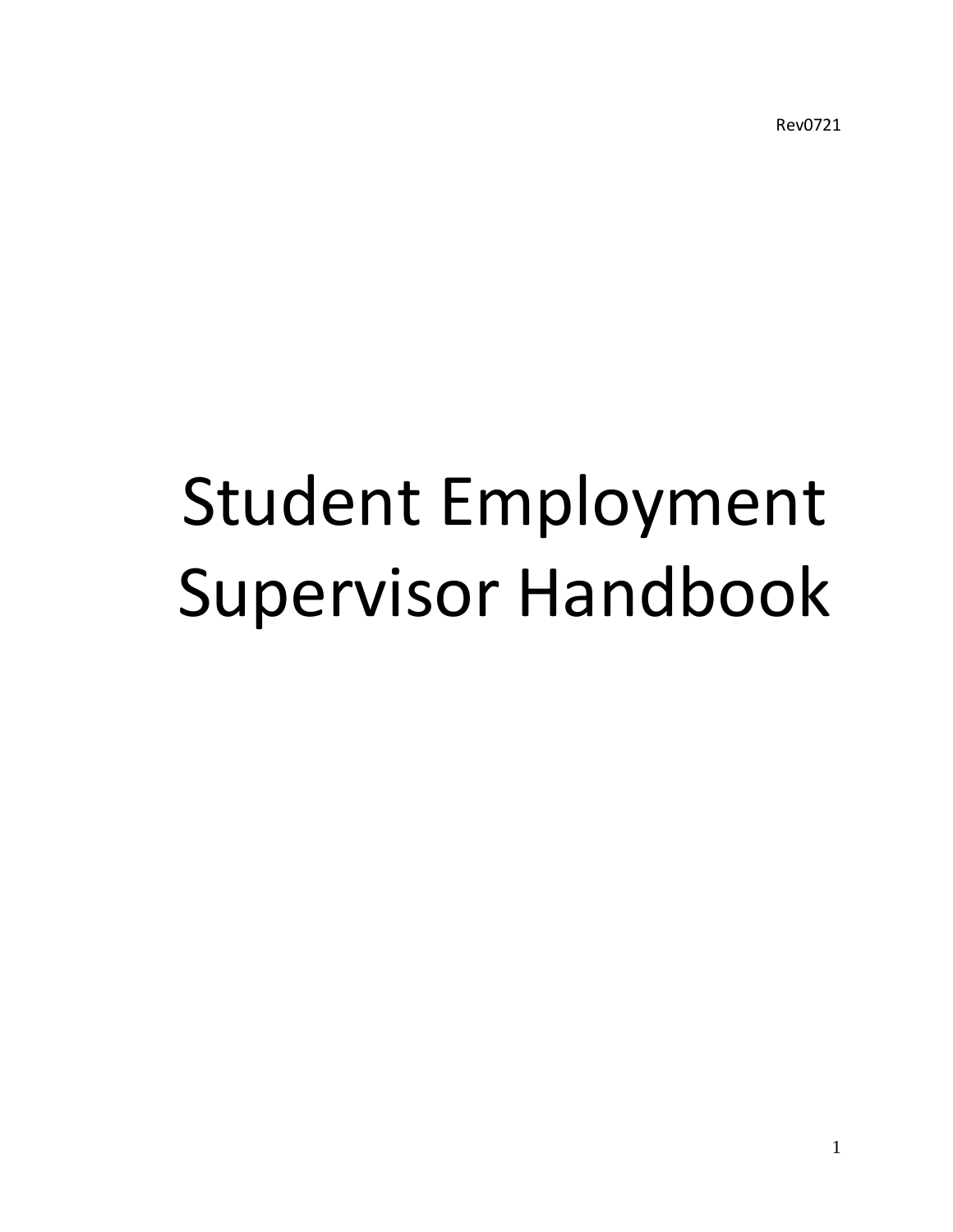# **Table of Contents**

| Student Employment Office Contact Information25 |  |
|-------------------------------------------------|--|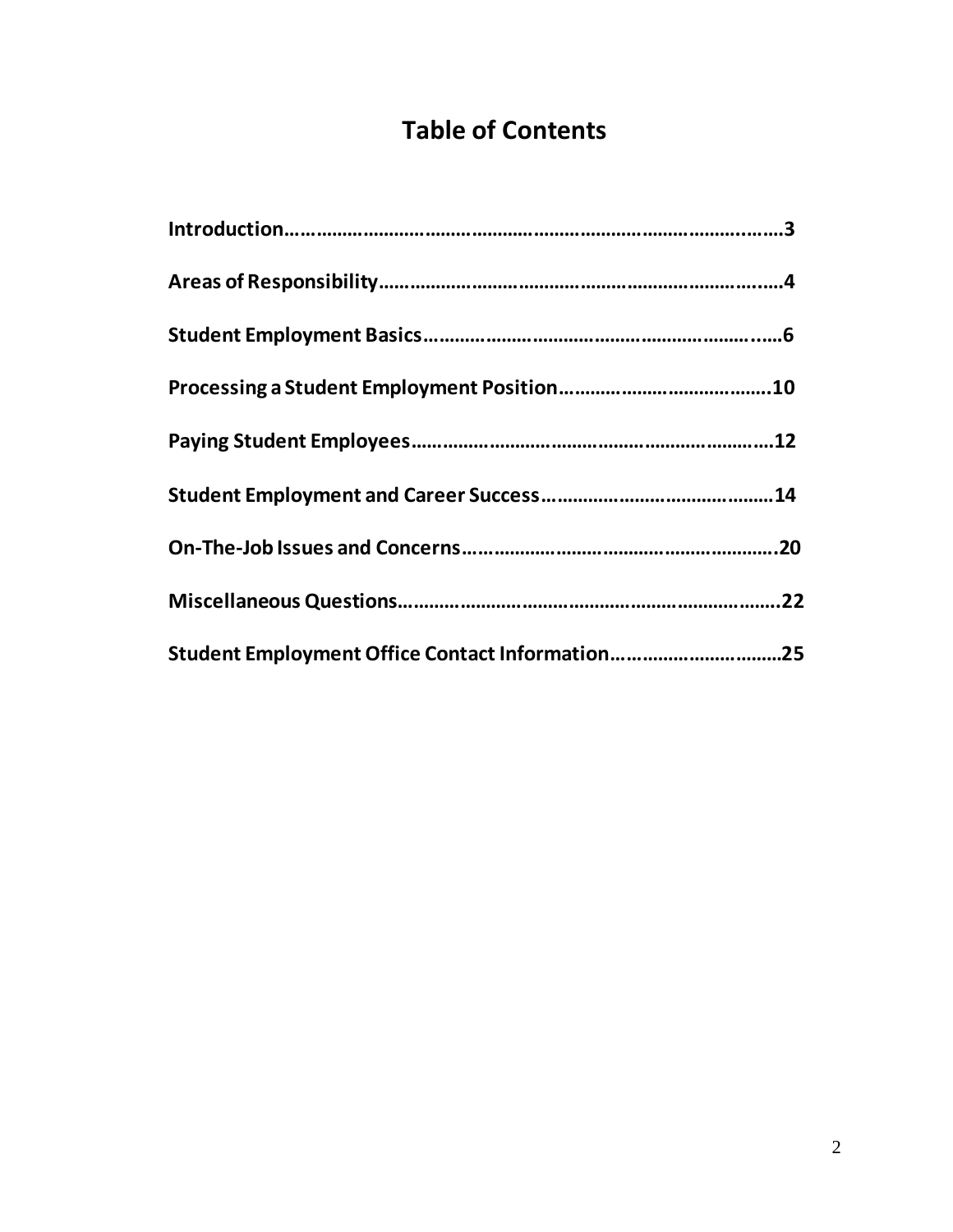# **Introduction**

This Supervisor's Manual for Student Employment was designed for those who hire and/or supervise student employees. This manual was created to make the student employment process more efficient and effective in your department. The Student Employment Office has attempted to answer common questions and concerns, provide basic protocols, and outline the responsibilities associated with supervising student staff. It is not intended to cover all circumstances.

A student employee is an individual whose primary intent is to obtain a degree at CSU while working part time at the University.

To the extent possible, we follow the Federal Guidelines for both our Federal Work Study and Non-Work Study student employees. The Student Employment Program is subject to audit, so it is very important that you and your student staff understand and abide by the guidelines set forth.

**NOTE: This manual is not intended to provide guidance on the paperwork required for hiring students. Please refer to the Student Employment Departmental Designee Handbook for those instructions.**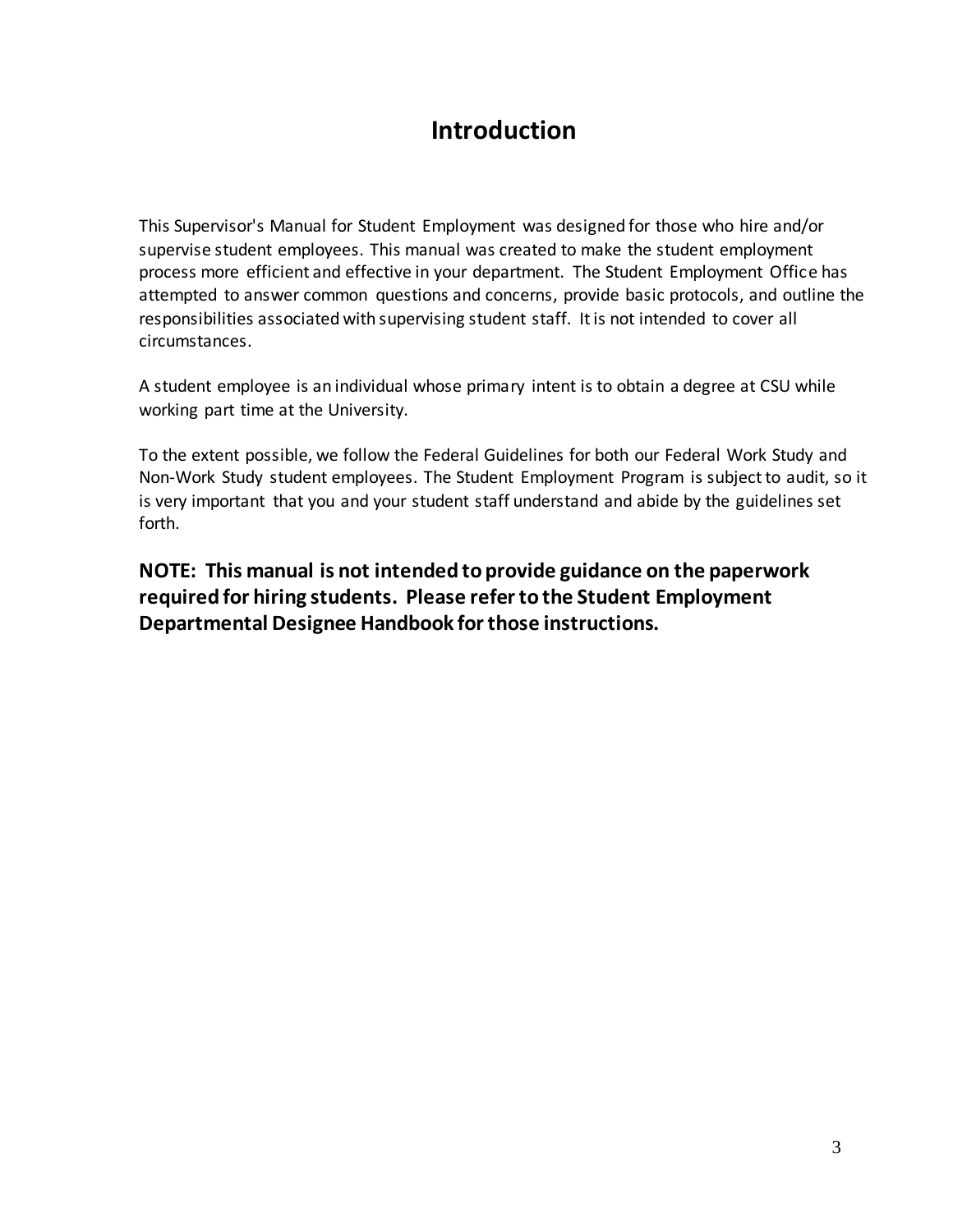# **Areas of Responsibility**

# **Student Employees**

Student employees are expected to:

- Adhere to all Student Employment guidelines.
- Notify their supervisor immediately when their enrollment drops below 6 credit hours.
- Accurately maintain time worked using the Kronos electronic time reporting system.
- Take the job seriously and perform at the highest level of their ability.
- Treat their supervisor and fellow employees with respect.
- Dress appropriately for the job.
- Limit personal conversations and phone calls.
- Refrain from doing homework, studying, or performing any other non-work/ personal activities on the job.
- Consult their supervisor for their next assignment when assigned tasks are completed.
- Help keep the work area safe and free of clutter.
- Return equipment and supplies to their proper place after use.
- Notify their supervisor before leaving the work area.
- Refrain from eating or drinking beverages in work areas, unless permitted by their supervisor.
- Use computers, copiers, and other office equipment and supplies for work assignments only and not for personal use.
- Provide their own reliable childcare and transportation.

# **Departmental Designee**

The individual assigned as the Student Employment Departmental Designee is assigned the following responsibilities:

- Process and review all hiring documents prior to submitting them to the Student Employment Office.
- Review all Student Employment materials/updates and communicate the information with others in their department.
- Process job postings for all open Student Employment positions.
- Accurately complete and process all hiring paperwork prior to any student working.
- Promptly respond and take appropriate actions on all Student Employment notices.
- Process all requests for changes to the student jobs using the Student Employment Form (SEF).
- Instruct new student employees on MyTime and MyProfile for Kronos and pay stub information.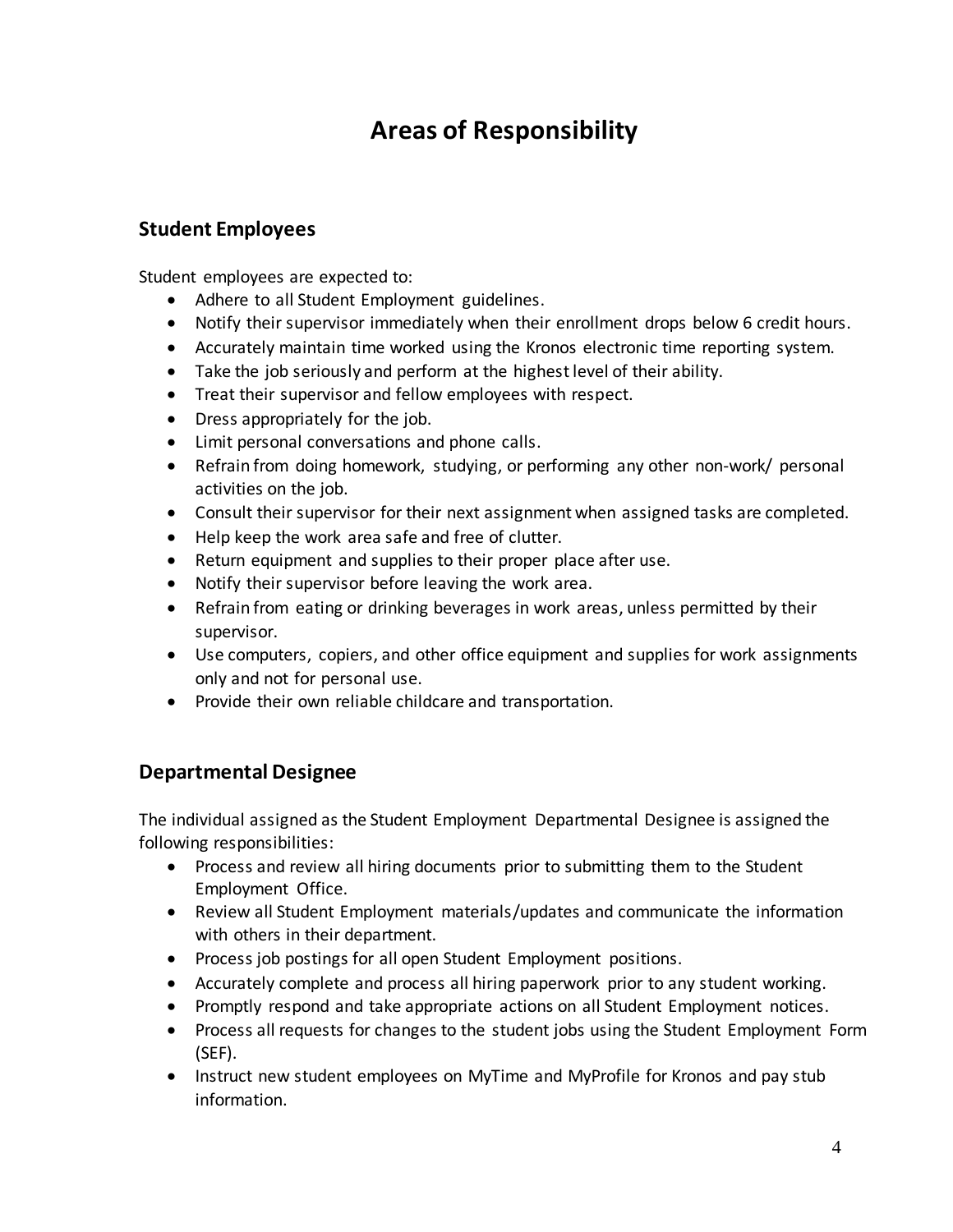# **Student Employee Supervisor**

The direct supervisor of every student employee should ensure that:

- Funds are budgeted in order to retain the student for the full academic term.
- Proper orientation and training are provided.
- Time is approved for payroll in a prompt and accurate manner.
- Appropriate actions on all Student Employment notices are taken.
- All student staff adheres to the Student Employment guidelines.
- The Student Employment Departmental Designee is notified of all changes to the job (including terminations), so that accurate paperwork can be processed timely.
- Work performance and skill-building opportunities are reviewed at least once a semester with the student.
- The student's academic schedule is reviewed each term to determine an acceptable work schedule.

# **Department Head**

Heads of departments employing student staff are asked to:

- Ensure that all student employees are considered students of the University first and that critical work is assigned to University staff, as per union contracts.
- Assign a departmental representative to act as the Student Employment Designee. (Please note that whenever this position is vacant, the department head will be assumed to be the default Designee.)
- Ensure that departmental personnel adhere to the Student Employment guidelines.

# **Student Employment Office**

The Student Employment Office is responsible for:

- Processing all accurately completed hiring paperwork in a timely manner.
- Returning inaccurate/incomplete hiring paperwork in a timely manner.
- Providing Student Employment training and communication.
- Assisting in the resolution of student employment-related problems and concerns.
- Ensuring the University community adheres to all federal, state, and University regulations, protocols, and procedures regarding student employment.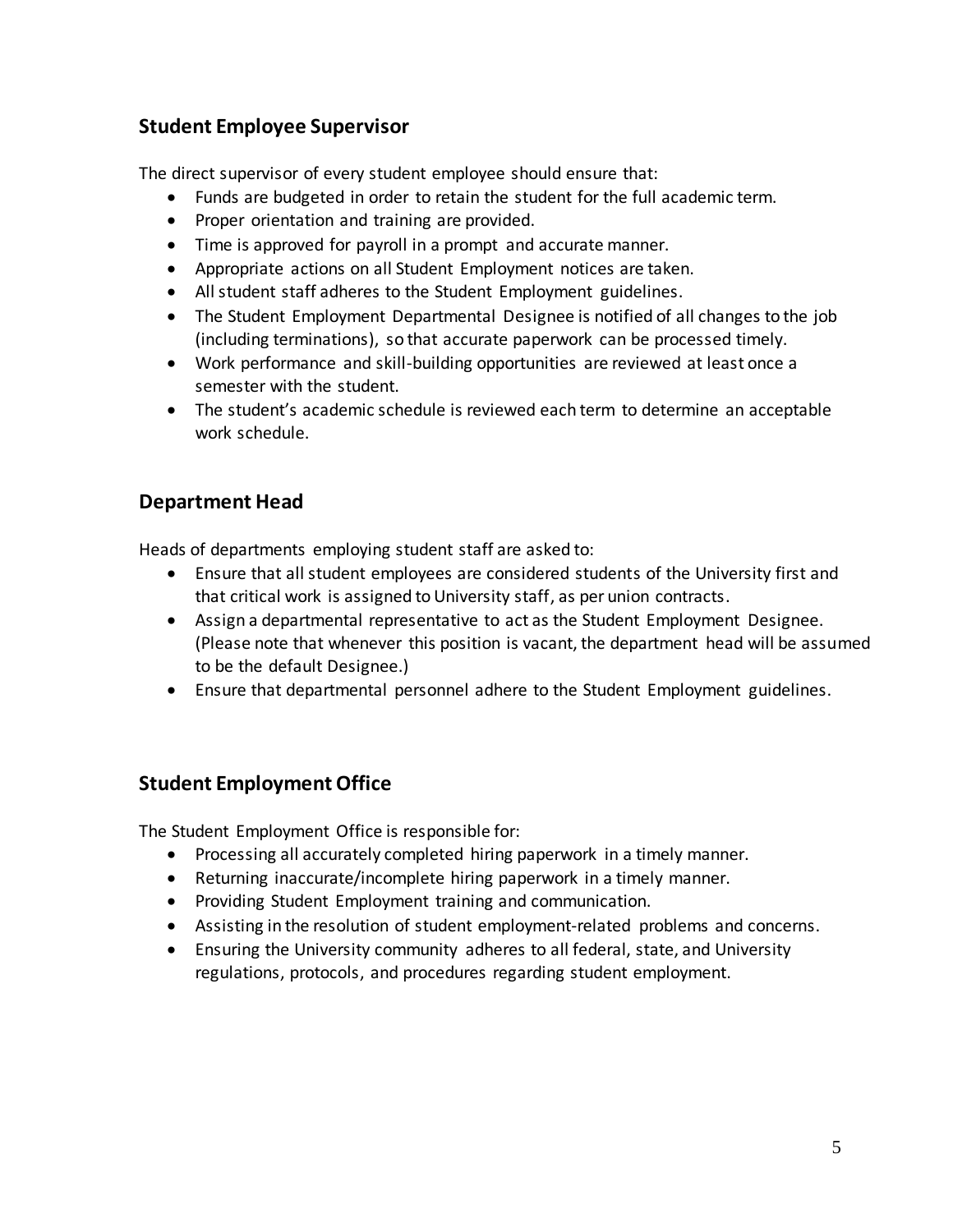# **Student Employment Basics**

## **What Are The Basic Guidelines Of Student Employment?**

- Students cannot work until AFTER all hiring paperwork has been accurately completed and forwarded to the Student Employment Office.
- All student employees must be paid following the University's bi-weekly pay periods.
- Students are eligible to work as student employees when they are enrolled for at least 6 credit hours in a degree-seeking program at Cleveland State University during the regular academic semesters (Fall and Spring).
- A one-time exemption to this credit hour rule is allowed if less than 6 credit hours are needed to graduate at the end of that semester. A memo (or email) of documentation from the student's academic office is required before this exemption can be awarded. Such a student must have met eligibility requirements during the preceding term.
- Graduate students conducting thesis or dissertation research may be enrolled in less than 6 credits if those credits are the thesis or dissertation course. A memo (or email) of documentation from the student's academic office is required before this exemption can be awarded. Such a student must have met eligibility requirements during the preceding term.
- Student workers must be offered at least a half-hour unpaid meal break after 6 hours of work. It is up to them if they wish to take or skip this break, but any breaks they take must be reflected in Kronos. Student employees are paid only for time worked.
- Student employees cannot work more than 20 hours per week during regular academic terms (including Final Exam week). This includes a combination of all hours for all CSU positions (other campus jobs, GAs, lecturer positions, etc).
- Students may work up to 40 hours per week during Winter, Spring, and Summer breaks if they did not violate the student employment regulations during the preceding semester, if they intend to return to CSU in the next term, and if they have their supervisor's approval.
- Student employees are never permitted to work more than 40 hours in a week.
- Student employees cannot work during their scheduled class times, including during finals week. (This includes such situations as a professor cancelling or shortening a class session/exam.)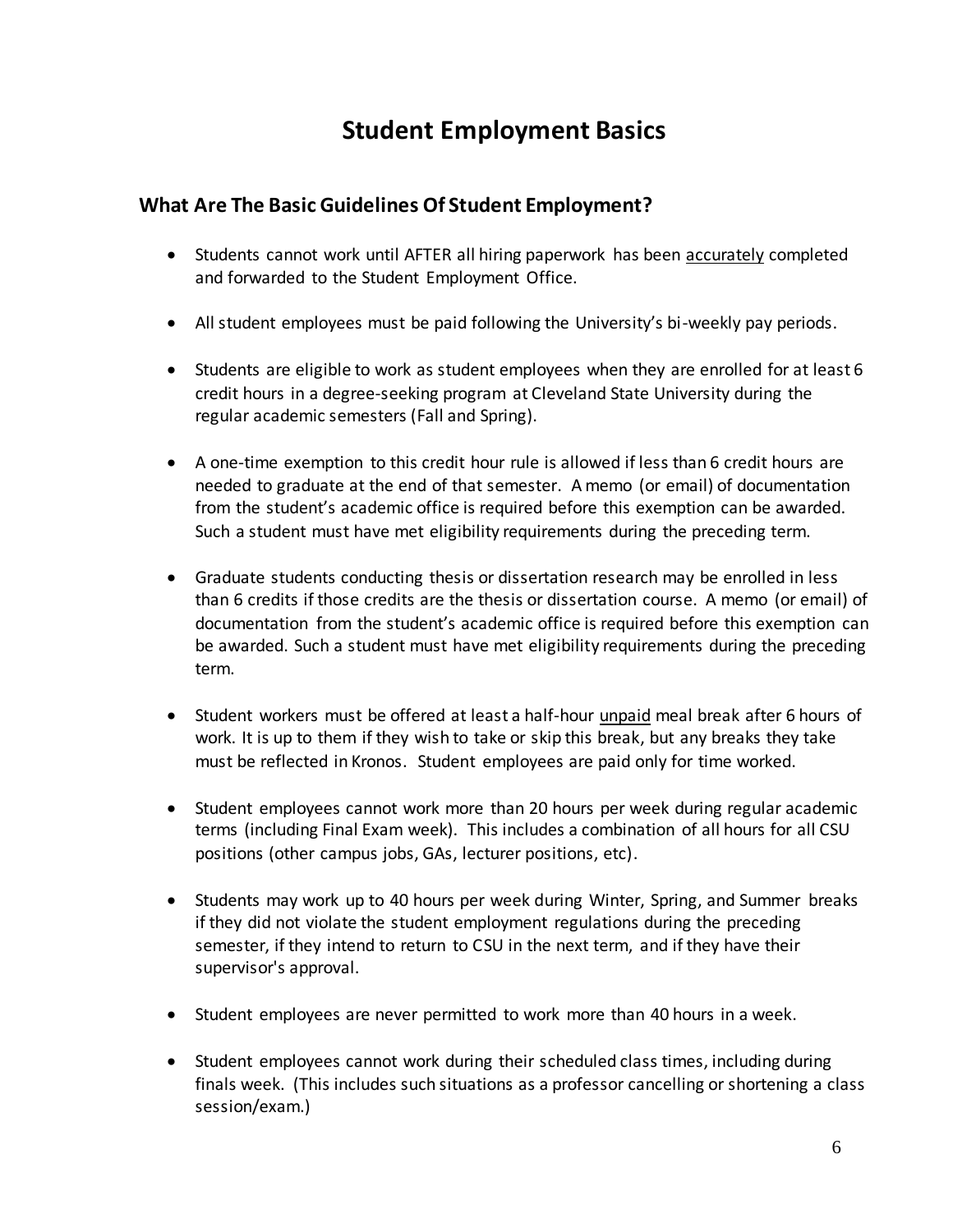- Student employees are only paid for time worked. They do not accrue sick or vacation pay and are not eligible for pay on snow days or any other days CSU is closed and they did not work.
- Graduating students must stop working on the last day of the term, unless they are accepted in an additional degree-seeking program for the upcoming academic term and are registered for at least 6 credit hours in that term. Notice must be sent to the Student Employment Office to alert us of this new registration.
- It is the student's responsibility to understand and abide by the student employment regulations and the protocols of the employing department.
- Violation of the student employment rules will result in termination of the student job.

# **What Is Federal Work Study (FWS)?**

FWS is a federal financial aid program designed to help degree-seeking students meet educational expenses. Students earn their FWS awards by working in the Student Employment Program. Only students who are citizens or resident aliens can receive a FWS award; international students are not eligible for FWS.

Each year students indicate on their FAFSA (Federal Application for Student Aid) if they are interested in receiving a FWS award. Awards are based on the FAFSA filing date, the student being in good academic standing, financial need, and the availability of funds. To facilitate continuity of employment for our students, consideration is given to students who earned their Federal Work Study Award during the previous academic term or academic year. The Financial Aid Office may also use professional judgment to award FWS to a student under special circumstances.

## **How Does FWS Work at CSU?**

Students who receive a FWS award may earn up to the amount of the award during an academic year (Fall semester, winter break, and Spring semester; FWS is not available for Summer). Students should not earn over half of their total award in any one semester. If a student earns more than half of their total award in fall semester, for example, and does not return to CSU for the spring term, the over-earned amount will be charged to the employing department's non-work study budget line (-0151).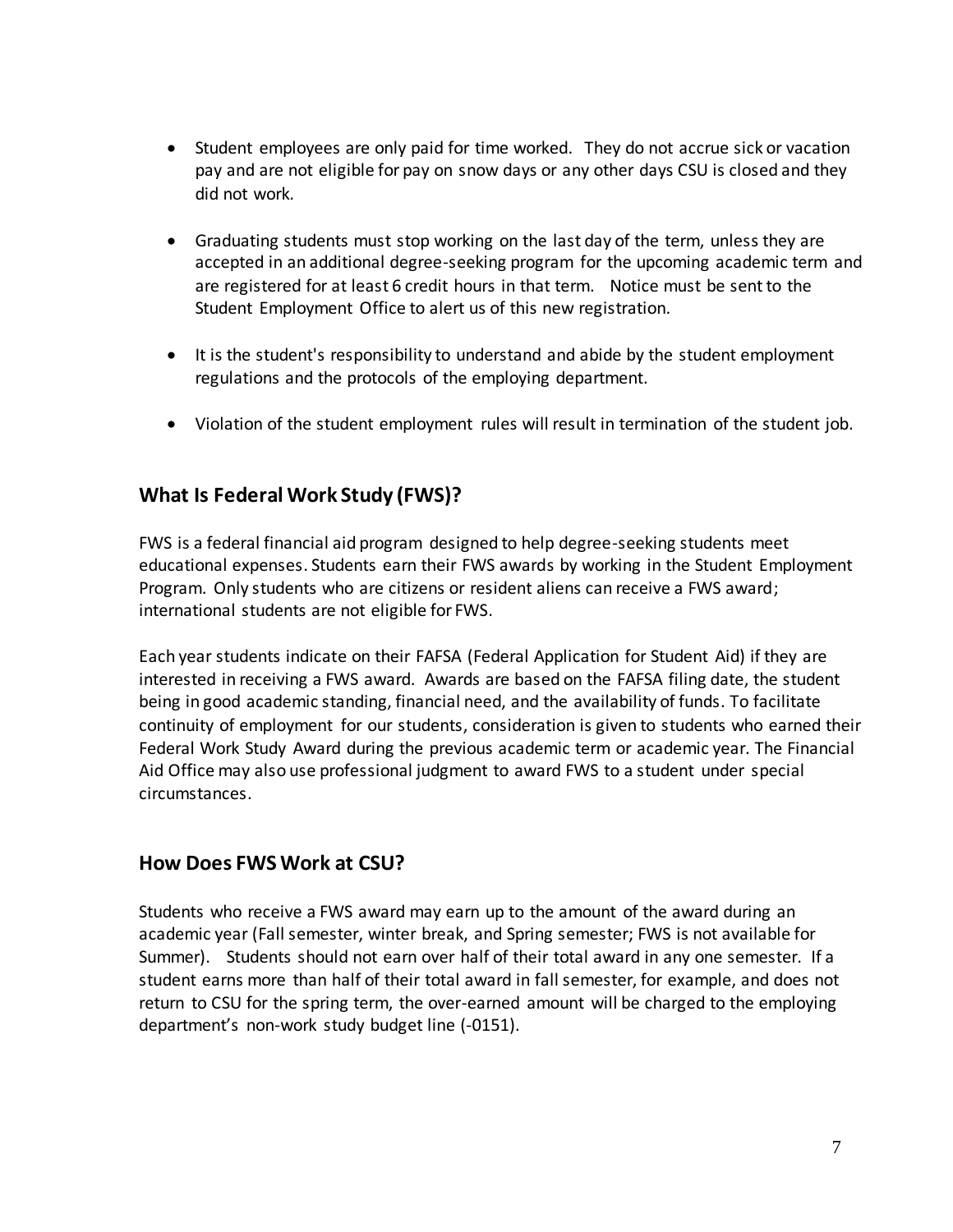FWS wages are charged to the employing department's -0150 budget line, and the Federal Government reimburses the University for all or part of these wages. Student earnings reduce the amount of funds remaining in the award.

Students may earn FWS in more than one student position; employers cannot restrict students to only earning FWS in their department.

**Note: If not being utilized by the third pay period of the academic year, the FWS award could be removed for the academic year and might not be able to be reinstated, so if you require a student to have FWS in order to hire them, be sure to verify with them that this award is still listed in their Financial Aid award letter**. They can check this at any time by logging into CampusNet and viewing their Financial Aid tab.

When a student's FWS award is exhausted, the wages are automatically deducted from the department's -0151 (non-work study student) budget line unless the department provides the Student Employment Office with an alternate account or grant number.

#### **Monitoring earnings, FWS balances, and budgetary charges is the exclusive responsibility of the student and the employing department.**

Federal Work Study guidelines require that we attempt to maintain the student's employment for the full academic year. If your department is one that can only compensate students via their FWS awards, it is important that their hours be scheduled and monitored in such a way that they do not run out of funding and lose their employment before the end of the academic year. If they have more than one position on campus it is even more important that you coordinate this with the student.

The University over-awards our allocation of FWS in an effort to utilize all available funds. Therefore, there is always the possibility that the University will exhaust its allocation before individual students do. The Student Employment Office monitors overall FWS utilization and makes every effort to ensure that the University's allocation lasts throughout the academic terms. Employing departments will be notified if the University's allocation will be exhausted before the end of the spring term.

# **What Is A Non-Work Study (NWS) Student Job?**

A NWS job is any student position for which wages paid to that student come directly from the department's budget (-0151), including grants and gift accounts.

Monitoring NWS budgetary charges is the exclusive responsibility of the employing department.

As funds permit, students employed as non-work study students who do have FWS eligibility will automatically be awarded FWS, and compensation will be transferred to the FWS budget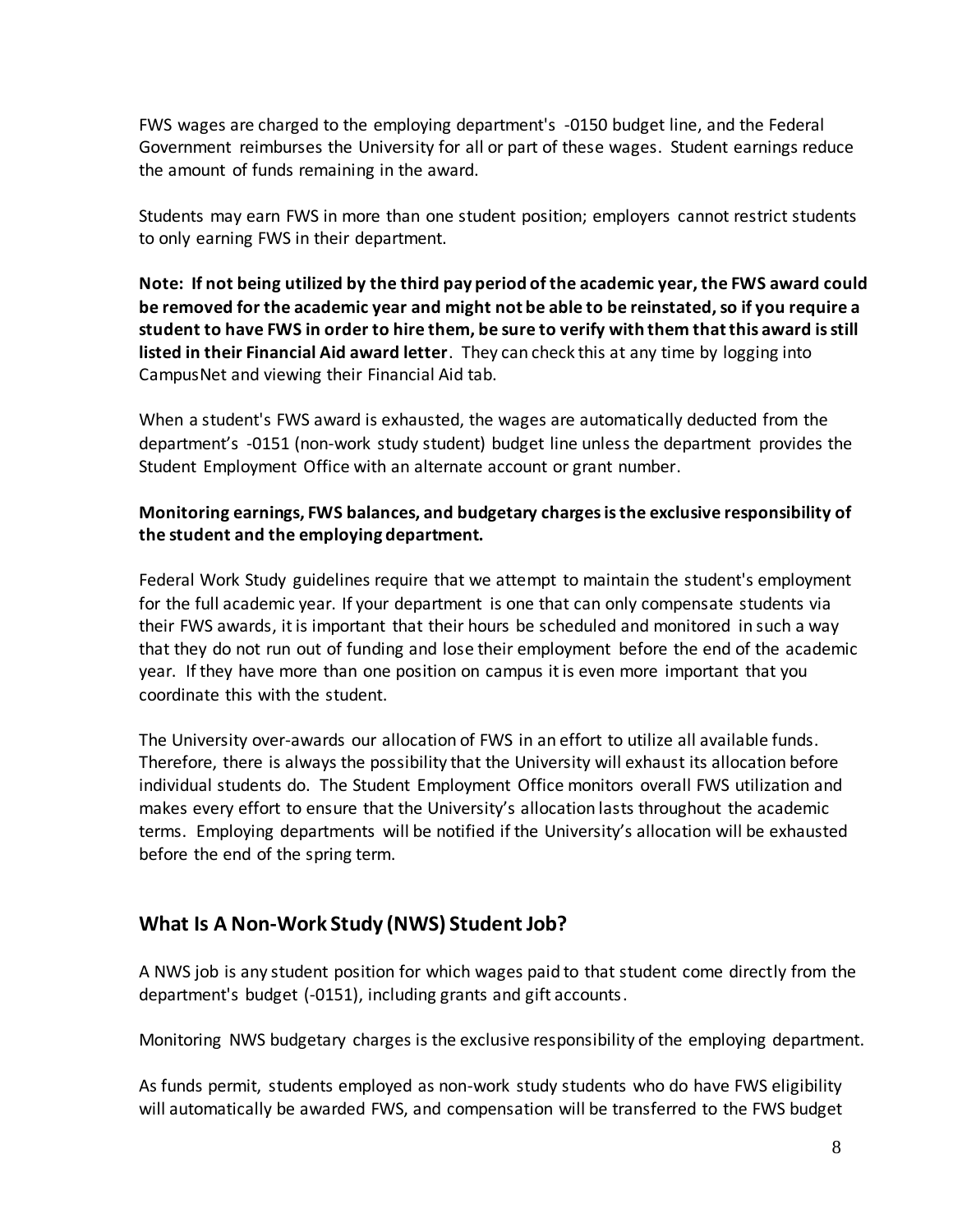line based on the above criteria. (This does not apply to grant/gift-funded positions; those positions are never paid out of FWS.)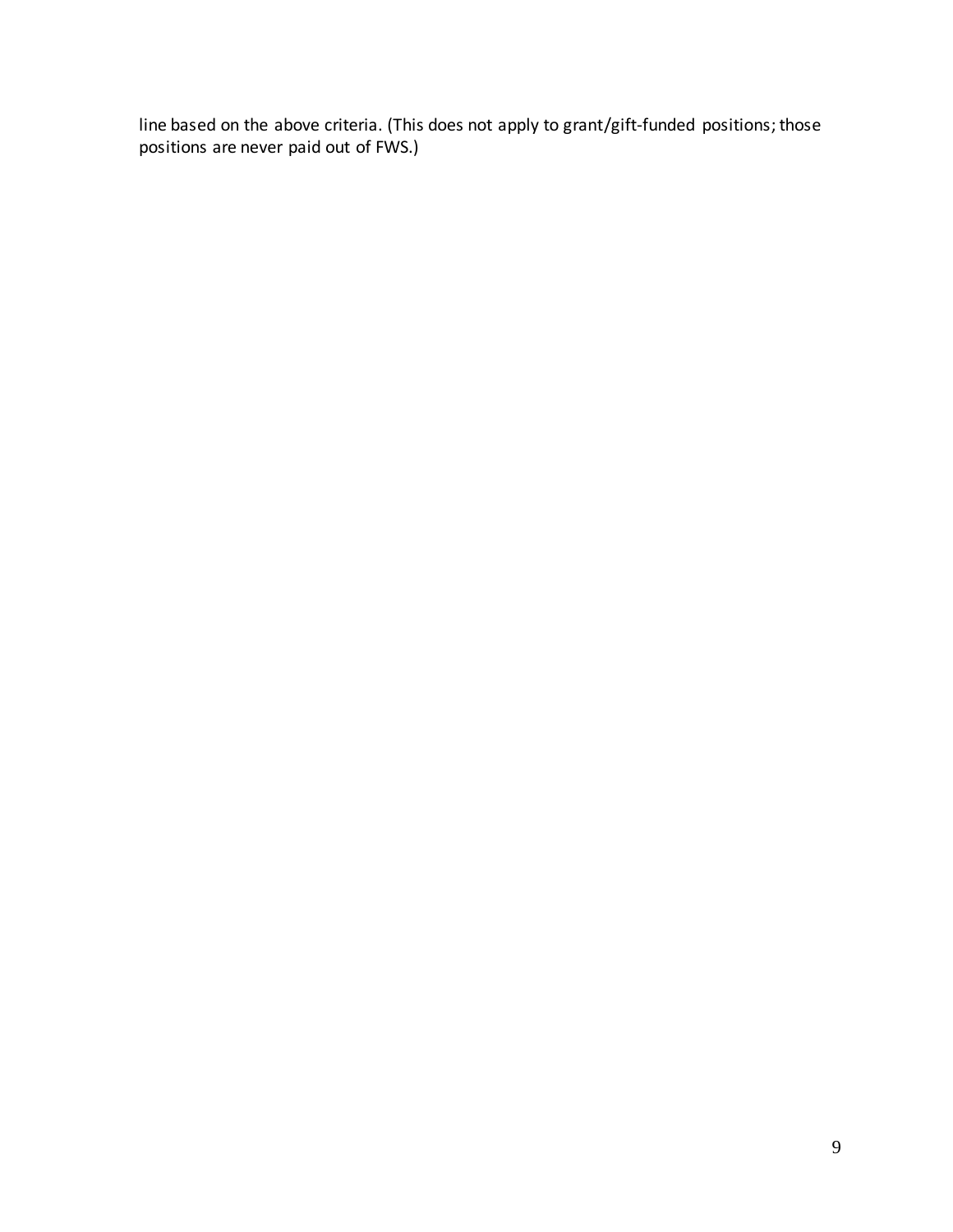# **Processing a Student Employment Position**

## **How Do I Find Student Workers?**

The Student Employment Office can post all of your positions for you on the University's job portal (Handshake). There is a job posting template available for you to complete on the Student Employment website under the Supervisors tab (**www.csuohio.edu/careerservices/for-supervisors-campus-employment-information**). Please be sure to follow the instructions on the form and fill it out as-is; do not save it as a PDF or scan it to us.

Supplemental advertising of your position is also permitted and encouraged!

Note: You are NOT required to post student employment positions, so if you have a specific student chosen, please do not submit the job for posting. All hires must have a detailed job description, however, so you will need to provide that when the student is hired. (See "How Do I Complete the Hiring Process" below.)

#### **What Should The Student Employment Interview Include?**

Supervisors usually address the following topics during an interview:

- responsibilities of the job
- skills required to perform the job
- start date and hours needed
- pay rate for the job

Supervisors should review the student's class schedule to be sure the student does not work during scheduled class times.

## **How Do I Complete The Hiring Process?**

When you have chosen your student workers, you should refer them to your Student Employment Departmental Designee. This person is responsible for processing all of the student's hiring forms. If you do not know who this person is for your department, please contact us at **studentemploy@csuohio.edu** and we will let you know.

For students who have never worked on campus, please direct them to the New Student Employee Orientation which is on the Student Employment website. This document will provide your workers with information on the forms they will need to complete with the Designee. (They can easily find it when they go to **www.csuohio.edu/studentemployment**.)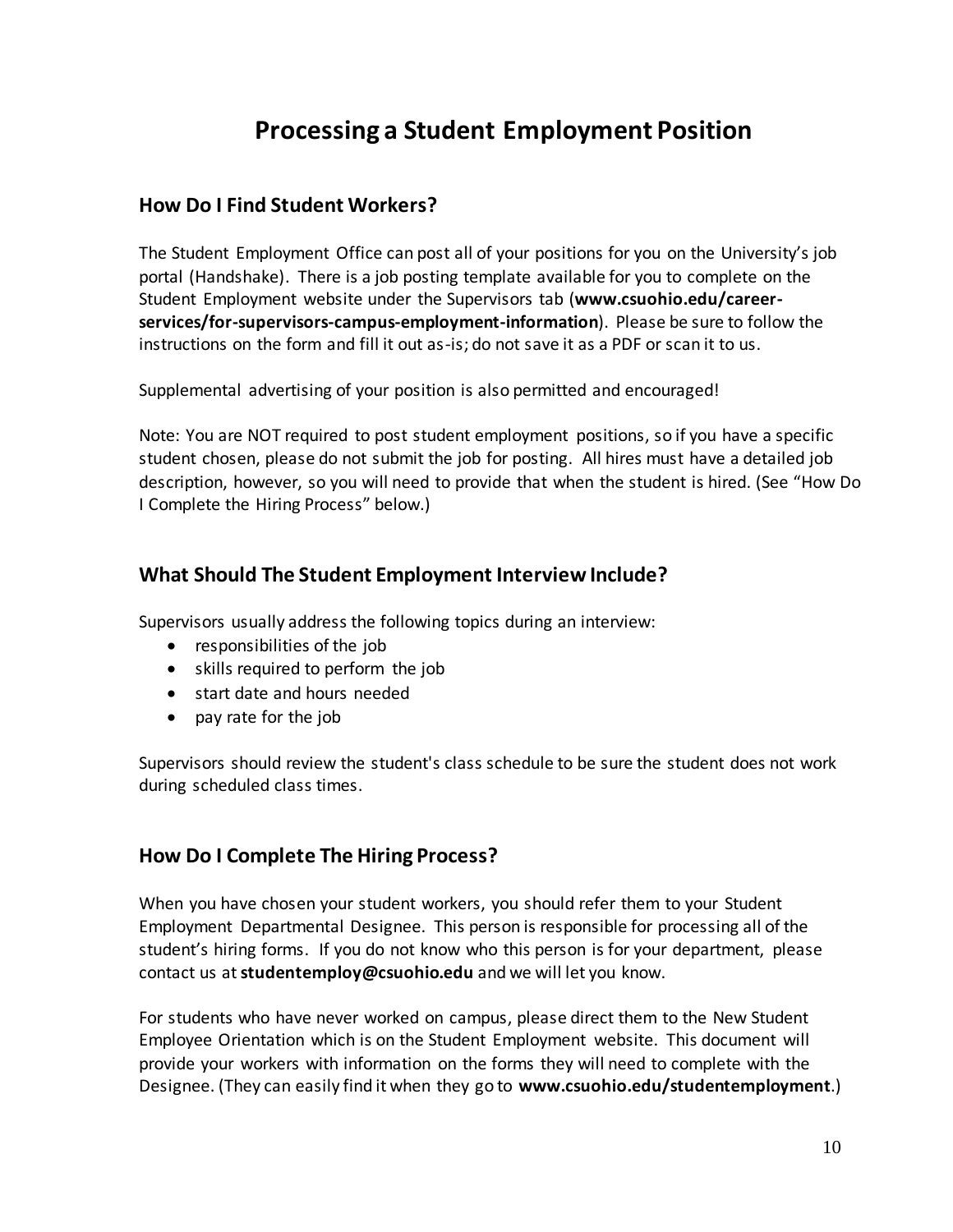You must provide the Departmental Designee with a detailed job description for each student you wish to hire. If you posted the job, you can provide a copy of that posting. If you did not post the job, you will need to write up a job description for them.

Students may begin working **after** all paperwork has been accurately and completely filled in and forwarded to the Student Employment Office.

After the Student Employment Office processes the paperwork, they will be able to log into Kronos to record their hours. Once they record their first full shift with you, you will be able to view the job in Kronos. This process often takes a few days, so be sure to have the students keep track of their hours on paper until they are able to log in. As their supervisor, you will have access to add those previous hours in Kronos for them once they begin showing up for you. **Students must log in any current and future hours in Kronos themselves, per the instructions on the Student Employment website, or they will not populate your Kronos account for approval.**

# **What About Employing International Students?**

International students should confirm permission to work through the Center for International Services and Programs:

#### 216-687-3910 INTLCENTER@csuohio.edu

Most of the student employment regulations are the same for citizens and international students. However, there are some differences:

#### Securing A Social Security Number (SSN)

After having been extended a job offer, if the international student employee does not already have an SSN, they will need to:

- Pick up a Social Security Letter from the Center for International Services.
- Take the letter back to you for completion.
- Return to the Center for International Services for their original signature.
- Take the original letter to apply for the Social Security Number, along with Passport with I-94 and I-20, to a Social Security Administration office. The closest office to apply is at the Federal Building, located at 1240 East Ninth Street in downtown Cleveland. The student should ask the social security administrator for a letter stating that they have applied. They should keep a copy of the letter and give the original to Payroll.

## Extending Stay

To extend the stay or period of study at CSU, international students must complete a new I-20 and forward a copy of it to the Student Employment Office. Failure to do so will result in the student position being terminated at the end of the original stay date.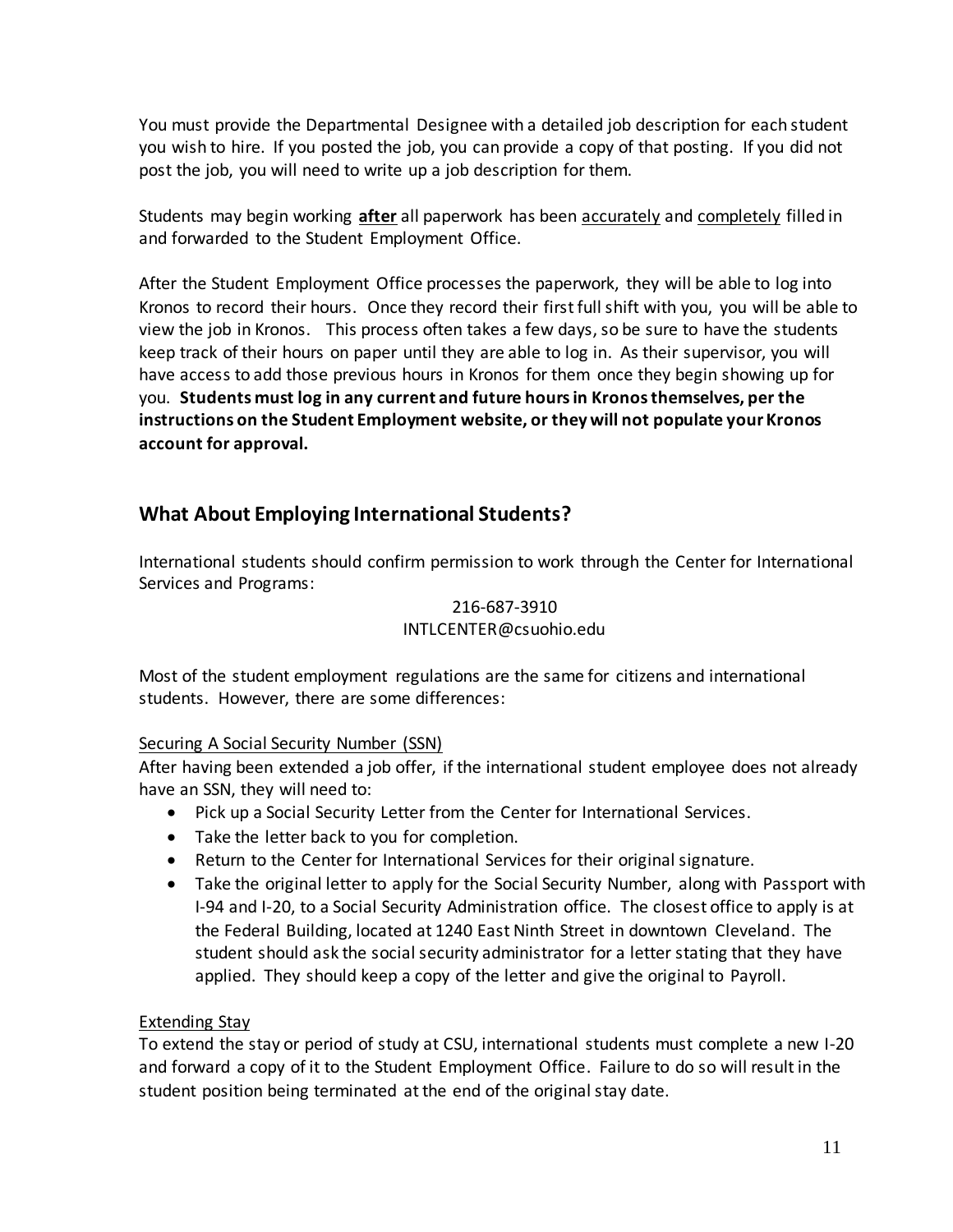# **Paying Student Employees**

# **How Much Should I Pay My Student Worker?**

All student employees are paid on an hourly basis, bi-weekly. It is up to your department's discretion as to how much to pay your student employee. Your only limit is that students must be paid at least minimum wage. (CSU uses the higher of state or federal minimum wage.) The following is designed to be a tool provide equitable hourly pay rate suggestions for student employees at Cleveland State University. In determining an appropriate wage rate for your student worker, consider the experience level of the student and the complexity of the job. If you have any questions, please contact the Student Employment Office.

| Hourly Pay Range  | Description                                                                                                                                                                                                                                    |
|-------------------|------------------------------------------------------------------------------------------------------------------------------------------------------------------------------------------------------------------------------------------------|
| Minimum wage      | Routine responsibilities with little training or<br>prior experience required; independent<br>action is limited; specific instructions<br>required from supervisor; close supervision<br>is usually necessary.                                 |
| $$9.50 - $11.00$  | Responsibilities require some independent<br>action and resourcefulness; supervisor's<br>instructions are more general; prior related<br>experience or skill required; moderate<br>supervision is required.                                    |
| $$11.01 - $13.00$ | Responsibilities require independent action<br>and resourcefulness in applying protocols,<br>procedures, and solving problems; prior<br>related experience or skill required; limited<br>supervision is required.                              |
| $$13.01 - $15.00$ | Instructional, administrative, supervisory,<br>technical responsibilities, as required of<br>graduate assistants; prior related<br>experience required; original thinking and<br>little supervision required.                                  |
| \$15.01 - more    | Reserved for highly specialized positions, i.e.<br>interpreters; research assistants; special<br>tutors; campus newspaper editors or<br>reporters; prior related experience required;<br>original thinking and little supervision<br>required. |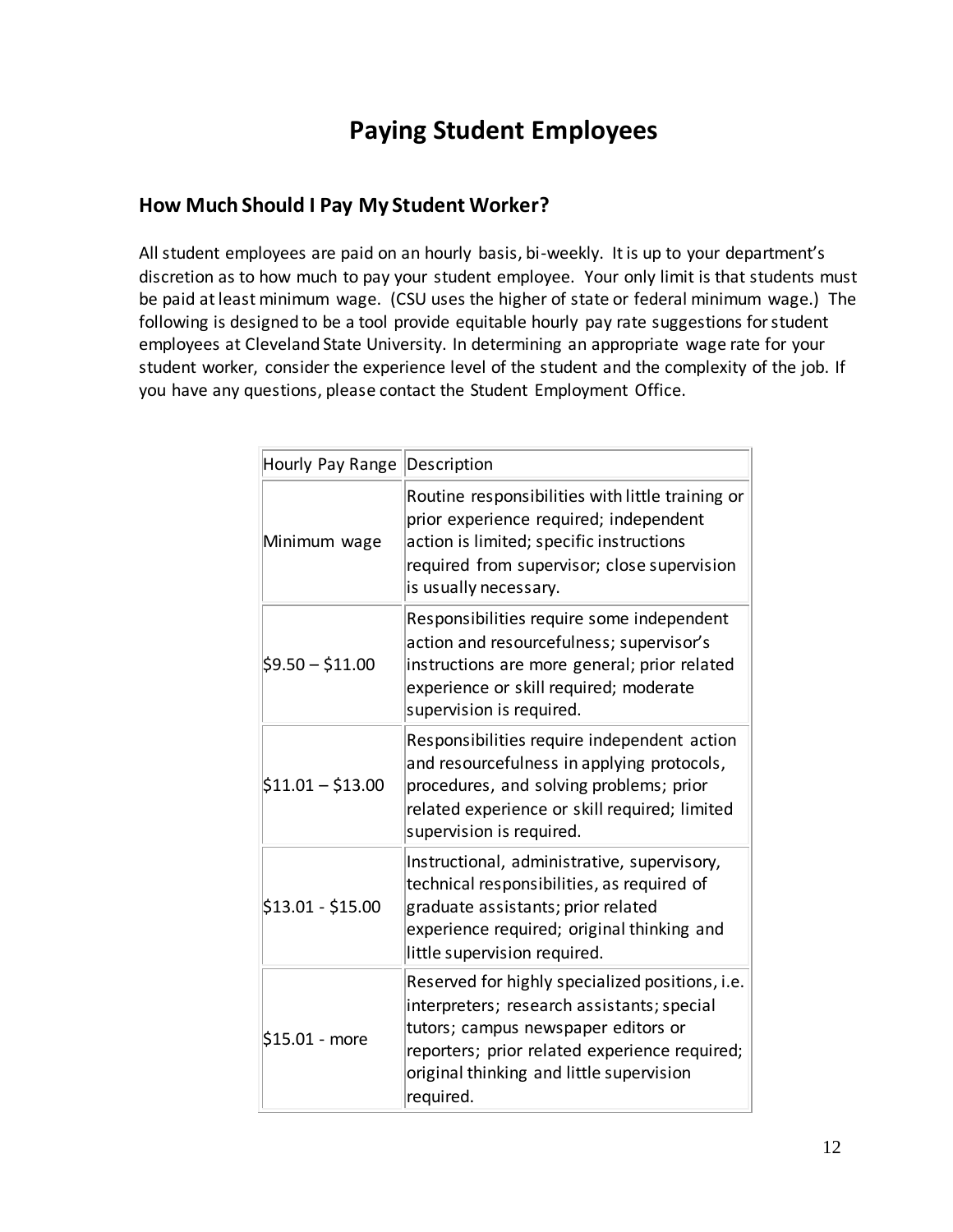# **What About Time and Payroll Records?**

- A paper record of the time worked should be maintained until Kronos is activated. (You can then enter those hours for the student as their supervisor.)
- Student workers are paid only for time worked. Holidays, snow days, sick days, and breaks do not count as hours worked and are not compensated to student employees. Students must clock out for all breaks.
- Student workers must be offered at least a half-hour unpaid meal break after 6 hours of work. It is up to them if they wish to skip or take this break since it is unpaid, but if they take it they must log out of Kronos during that time.
- At the end of the bi-weekly pay period, supervisors verify the hours worked and approve the time in Kronos. For actual payment dates refer to Payroll's website.
- Student employees should be advised that an electronic pay stub can be viewed on the MyCSU website under Employee Self Service, myProfile.

# **What Taxes Are Withheld From Student Earnings?**

Both state and federal taxes are withheld from the earnings of citizens. International tax treaties will determine the taxes withheld from the pay of international students.

During the academic year, students who are enrolled for six or more credits and who are working on campus are exempt from Medicare. Students may also elect to be exempt from withholding of OPERS within 30 days of their original hire date at CSU; they must respond to the email they get from OPERS when they are hired to download the app where they can opt out.

However, even if students have applied to be exempt from OPERS, OPERS will be taken from their check any time they are enrolled in less than 6 credit hours (including Summer). For information on obtaining a refund of the OPERS deduction, students may go to the OPERS website after the end of the semester.

## **How Do I Make Changes to my Student Employee's Job?**

A Student Employment Form (SEF) needs to be processed to initiate all changes to a student's job. Please contact your Student Employment Departmental Designee for processing of the SEF.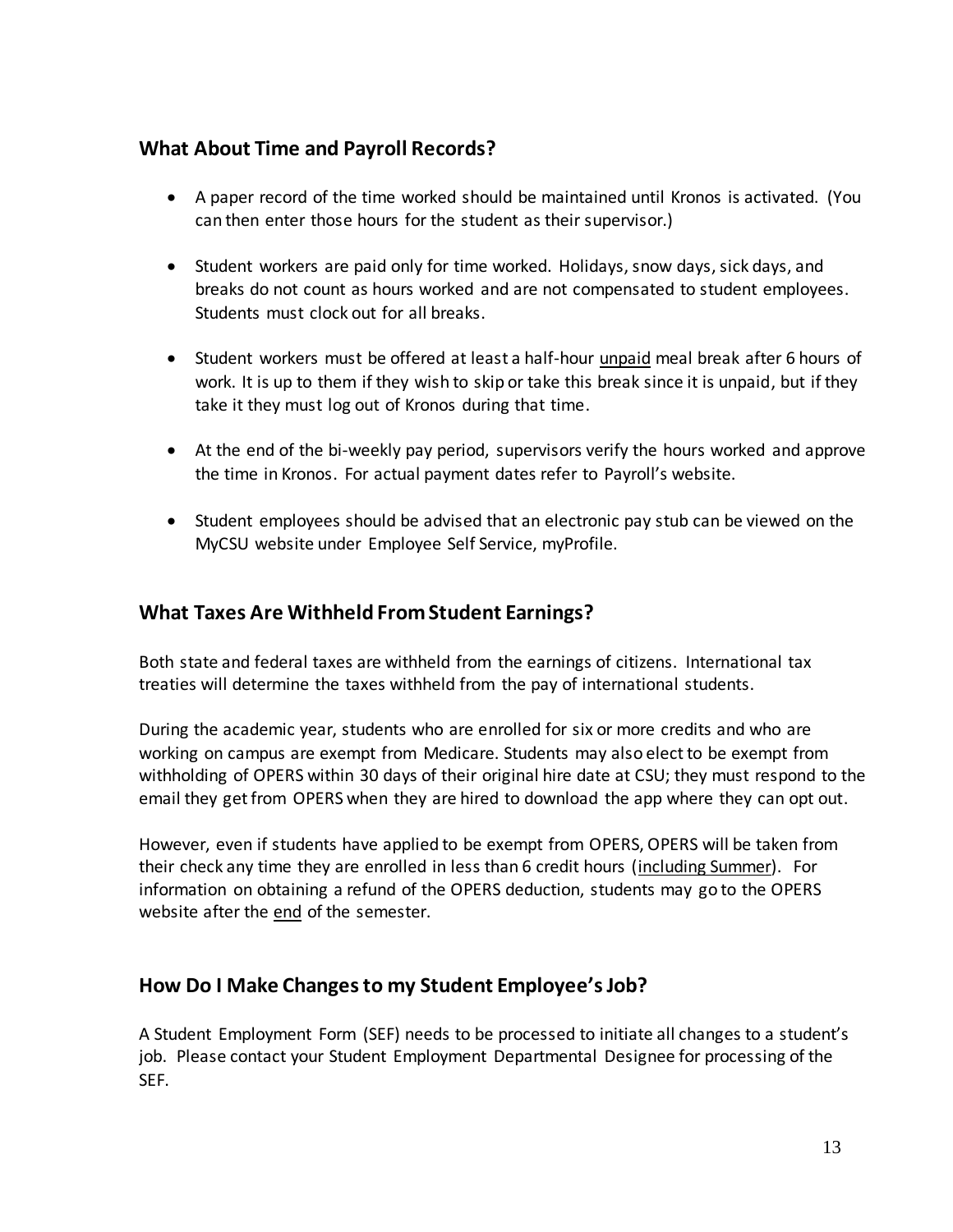# **Student Employment and a Lifetime of Career Success**

## **Why Encourage Students to Work On-Campus?**

Research shows that students who work on-campus:

- enjoy greater academic success
- are more connected to the University
- develop relationships with members of the University community who can help them deal with a variety of questions and concerns
- have employers who support their educational endeavors and coordinate work schedules with academic schedules

Every student position can be beneficial even if it is not significantly related to a field of study. Student positions help our students gain a better understanding of the dynamics of the working world and help students develop many of these essential job skills:

- computer skills
- communication skills
- customer service skills
- writing skills
- problem-solving skills
- decision-making skills
- interpersonal skills
- team member skills

# **How Does The Employee Orientation Support Success?**

Research shows that the more extensive the orientation, the greater likelihood of job success. Each student employee should be oriented to their specific position and the overall department, including job functions, departmental protocols, work schedule, and expectations. Understanding that this may be the student's first professional work experience, providing a thorough orientation is particularly important. Orienting a new student worker to your area should also include:

#### **Student Conduct Code**

All students and student supervisors should be familiar with the Student Conduct Code of the University.

#### **Confidentiality**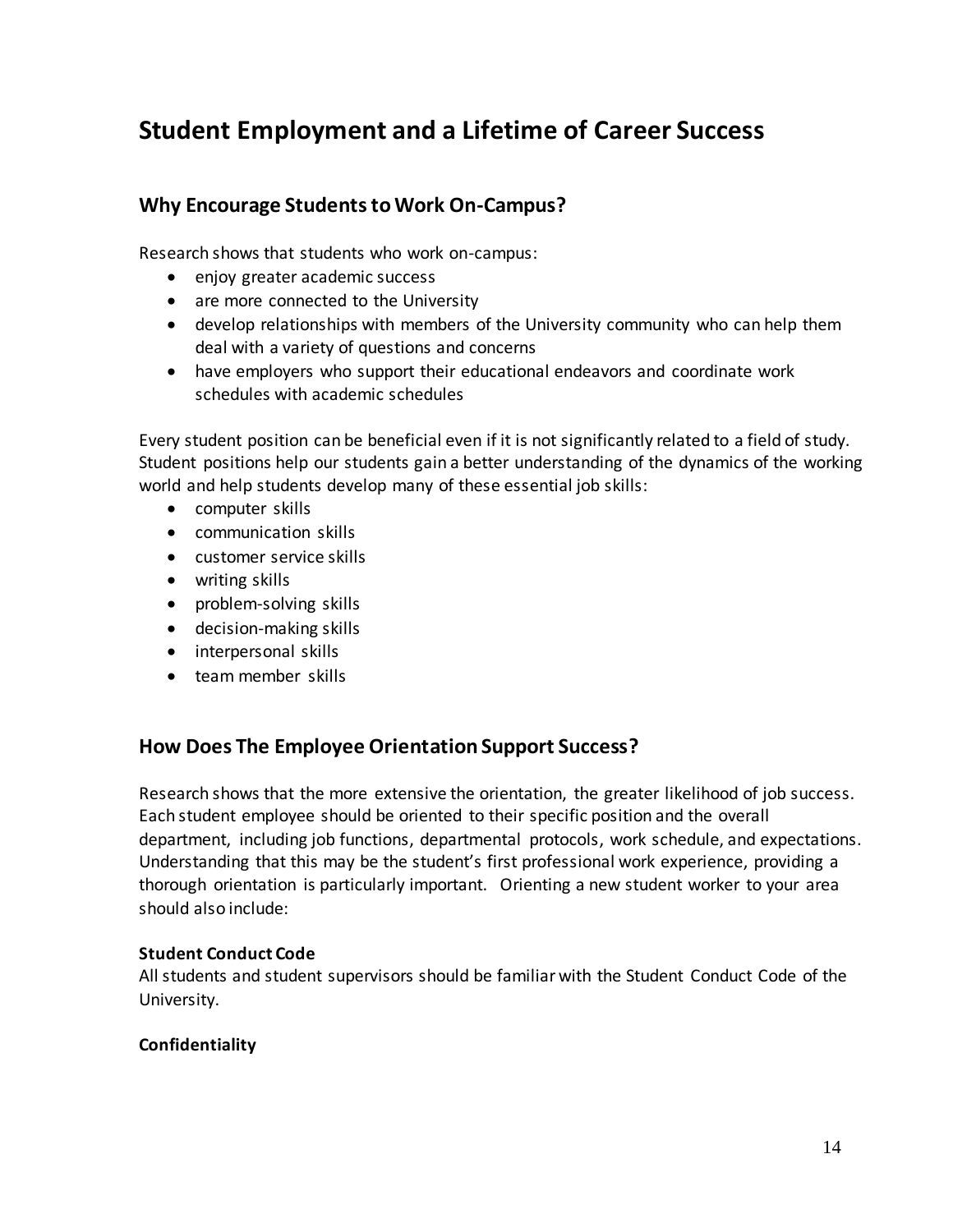Each student worker should be reminded about the importance of confidentiality. Any violation of the University's confidentiality rules should be subject to disciplinary action, including termination.

#### **The Family Educational Rights and Privacy Act (FERPA)**

FERPA is a federal law that guarantees the confidentiality of student records. Student Employees must not, under any circumstances, release student information to anyone (including parents and employers), unless they have been instructed to do so by their supervisor.

Students should be cautioned not to discuss student information with family or friends and to not check into student records, unless required as a function of their job. Any student employee who violates any portion of this law should be subject to disciplinary action, including termination.

#### **Discrimination**

The University administration, faculty, staff, students, and volunteers are responsible for assuring that the University maintains an environment for work, study and participation in University programs, services and activities free from discrimination/harassment. Discrimination/harassment in the workplace or the educational environment is unacceptable conduct and shall not be tolerated. The University is committed to maintaining an educational and work climate for faculty, staff and students that is positive and free from all forms of discrimination/harassment.

The University prohibits discrimination/harassment toward individuals of the University community on the basis of race, sex (including pregnancy), religion, color, age, national origin, veteran and/or military status, genetic information, or disability and discrimination/harassment toward individuals for other reasons such as sexual orientation, gender identity and/or expression, marital status or parental status. The University will conduct its programs, services and activities in accordance with applicable federal (including Title IX of the Educational Amendments of 1972), state and local laws, regulations and orders and in conformance with University policies. The University will not tolerate discrimination/harassment of its faculty, staff or students by persons conducting business with or visiting the University, even though such persons are not directly affiliated with the University. Any student employee who believes he/she has been subjected to discrimination should be referred to the Office for Institutional Equity (216-687-2223).

#### **Sexual Harassment**

As a member of the Student Employment program, it is essential that students understand this sensitive issue. Sexual harassment is a form of discrimination that is both reprehensible and unlawful. It is the protocol of Cleveland State University that no member of the University community shall engage in sexual harassment. Any student employee who violates any portion of this protocol should be subject to disciplinary action, including termination. Any student employee who believes he/she has been subjected to sexual harassment should be referred to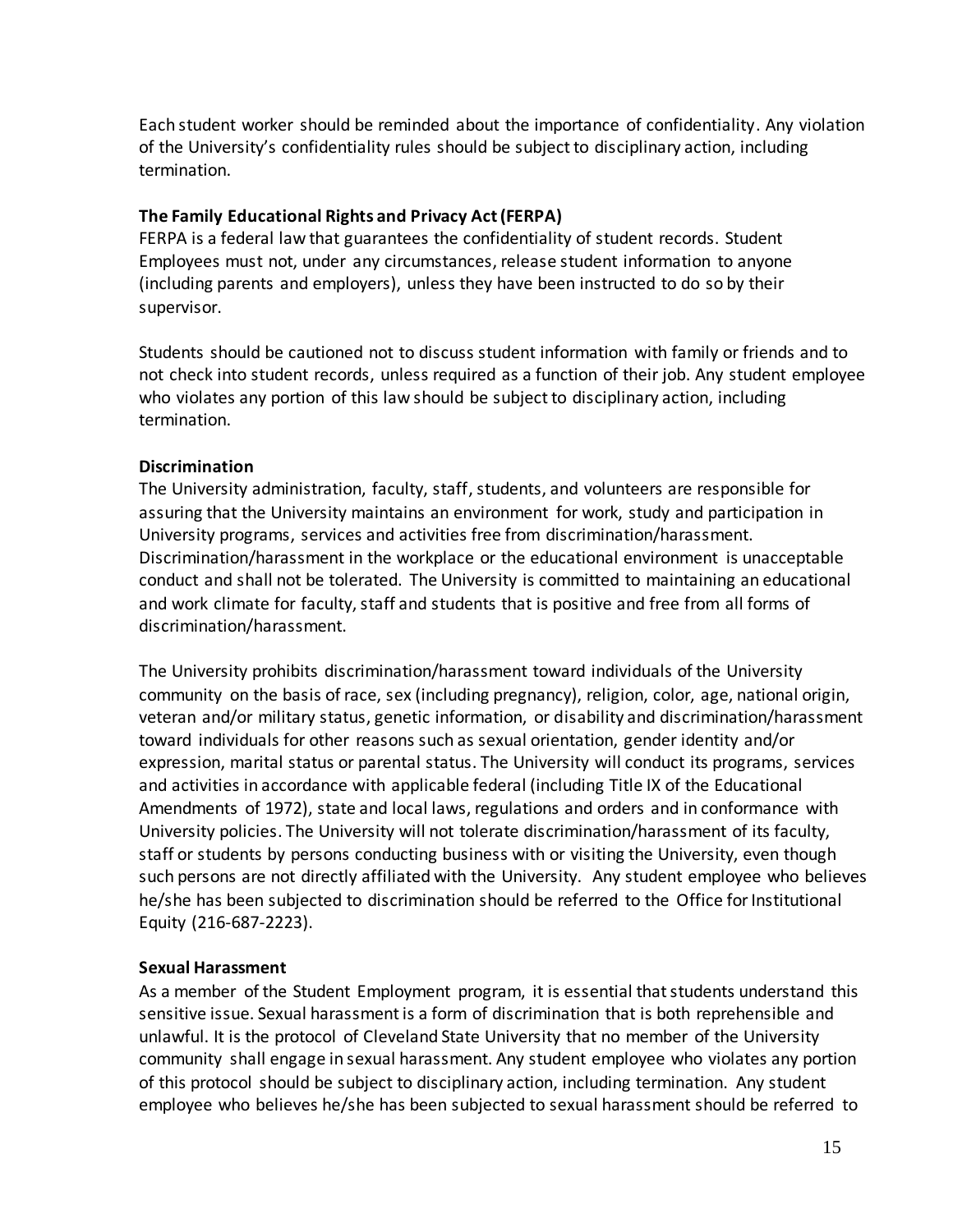the Office for Institutional Equity (216-687-2223). While all individuals are encouraged to report, certain employees are required to do so. Any executive or administrative officer, dean, chair/director; faculty or administrative supervisor; faculty member; coach; or human resources consultant who becomes aware of information that would lead a reasonable person to believe that discrimination and/or harassment has occurred is required to notify the Office for Institutional Equity. Graduate assistants and student workers who have supervisory, evaluative, grading, or advisory responsibility over other members of the campus community, must report incidents they become aware of in the course of their duties.

#### **Providing A Safe and Healthy Workplace**

Cleveland State University is dedicated to providing a safe and healthy workplace for its employees. Therefore, CSU recognizes that one of the most important obligations to its employees is to maintain a completely alcohol- and drug-free workplace. Illegal use or influence of drugs/alcohol is prohibited on Cleveland State University property. The unlawful manufacturing, distribution, dispensation, possession or use of controlled substances is strictly prohibited. Any student employee who violates any portion of this protocol should be subject to disciplinary action, including termination.

#### **Work Schedules**

- Students should establish a work schedule with their supervisor that does not interfere with their classes and one to which they can commit.
- Student schedules should be designed so that funding for their positions will enable them to work through the end of the academic year.
- Student schedules may need to be adjusted every semester.
- Students cannot work during their scheduled class or exam times, even if their instructor cancels a class session, ends class early, or does not issue an exam.

#### **Meal breaks**

Student workers must be offered at least a half-hour unpaid meal break after 6 hours of work. Your student employees are not required to take this break if they don't wish to since it is unpaid, but if they do take a break they must clock out in Kronos during it.

#### **Comfort breaks**

Most students work in areas where they are free to use restroom facilities at their convenience. In situations where students aren't free to take periodic comfort breaks without some work coverage being provided, supervisors must arrange such reasonable coverage. However, student workers only get paid for time worked. If actual breaks are taken (coffee breaks, smoking breaks, etc.) those need to be on unpaid time and the student must clock out.

#### **Phone Usage**

Telephone training should be provided by the supervisor and should include the proper way to answer the telephone, place a caller on hold, transfer a call, and take a message. Additional training can be provided by the Telecommunications Department.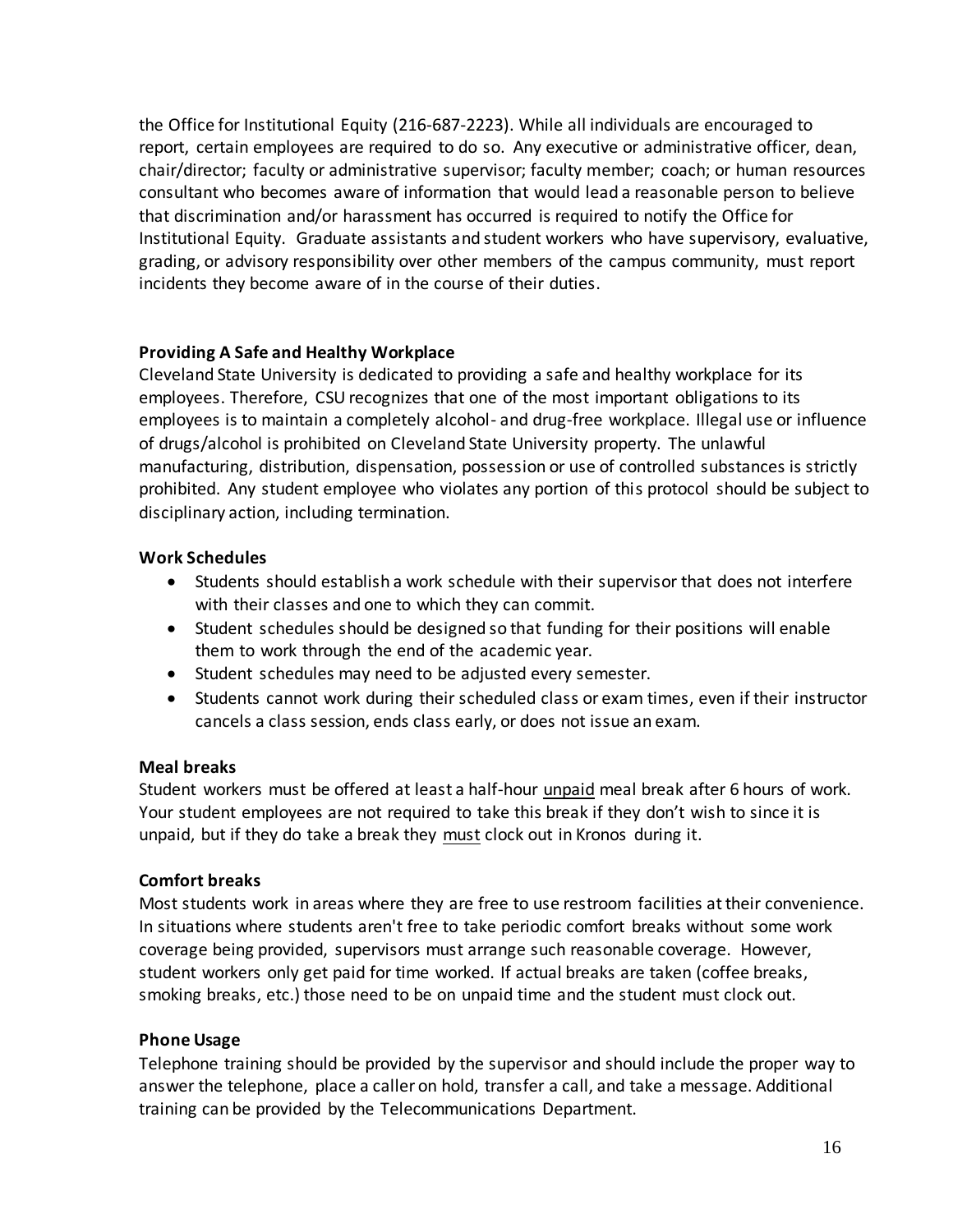Students should limit use of the University phone for personal calls and may not make longdistance personal calls from work.

Students should limit use of their cell phone during work hours to only emergencies.

#### **University Property**

The Student Employment Office does not administer or approve the use of University property (including but not limited to keys, vehicles, computers, uniforms, etc.). It is up to the discretion of each individual department to provide their student employees with the resources necessary to perform their jobs. Therefore, it is the responsibility of the employing department to monitor use and return of such property. In addition, departments should refer to Access Control for the University key protocol and Human Resources for the University motor vehicle protocol.

#### **Dealing With Difficult Situations**

Until your student employee is well trained, you may want him/her to simply turn over difficult situations to you or a more experienced co-worker for handling. Please advise your student worker of your expectation. Encouraging students to observe others effectively dealing with difficult situations will be a valuable learning experience.

#### **Departmental Dress Code and Personal Hygiene**

Since the University does not have a uniform dress code, it is up to individual departments to communicate what constitutes appropriate dress for their areas. Business casual dress is generally appropriate for most departments on most days, although certain activities may warrant something more formal or more casual.

Although we understand that our students may not have funds to purchase new clothes to wear to work, modest, clean, pressed, and appropriate clothing is expected.

The following should not be considered all-inclusive but should be used as a general guide. Please feel free to make changes to these guidelines, as appropriate for your own work area.

#### **Generally Appropriate Business Casual Dress:**

Open collar shirts, polo or golf shirts, dress slacks, trousers, casual pants (e.g. Dockers/khakis), casual skirts, casual blouses, sweaters, loafers, and other nice casual wear.

#### **Generally Inappropriate Office Wear:**

T-shirts, torn blue jeans, sweatshirts, shorts, or other recreational clothing. Torn clothing, tight fitting, low-cut, sleeveless tops; clothing with drug, violence, or other distracting messages; outside jackets.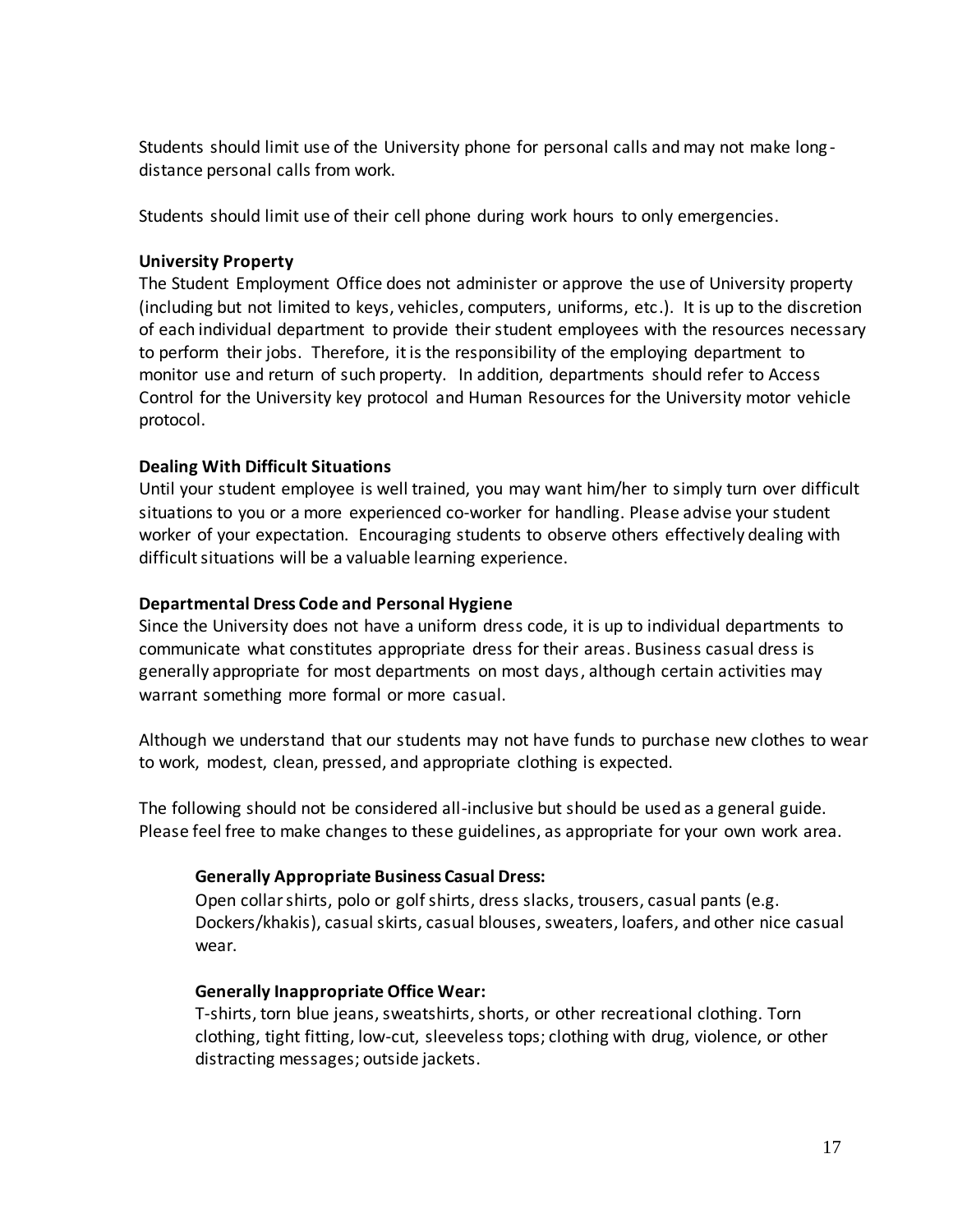Headwear (hats, caps, visors, sweatbands, or bandanas), except for religious head coverings.

Sockless footwear, including flip-flops.

Cleavage and underwear should never be visible in the workplace.

#### **Personal Hygiene**

Some students may not use personal deodorants. When this is the case, it can become disruptive and difficult for the supervisor to address. While we do not want to ask anyone to do anything that compromises religious or cultural practices, consideration to our co-workers and customers is essential. This may include washing and changing a shirt/blouse more than once a day. Addressing this issue at the time of hire will help alleviate potential problems.

# **How Can I Help My Student Worker Develop Degree-Related Work Experiences?**

You have the unique opportunity to contribute to the success of students by providing work experiences that enhance their career goals. A simple conversation about your student worker's career goals may lead to ideas about projects and skills that would benefit their career development while also helping your department achieve its goals.

The Student Employment Office has also developed the On-Campus Internship Program, which gives students the opportunity to transform their jobs with you into credited internships that will show up on their transcripts. For more information on this process, please visit the OCIP website at **www.csuohio.edu/career-services/campus-internship-program** .

# **How Should I Evaluate My Student's Work Performance?**

Supervisors are encouraged to complete a written evaluation of the student's performance. Student workers should be evaluated:

- within 30 days of hire
- at the time of any pay increases and/or promotions
- at the end of each semester
- at the time the position is terminated

We recommend to supervisors that they review the evaluation with their student employee and maintain a copy for their files.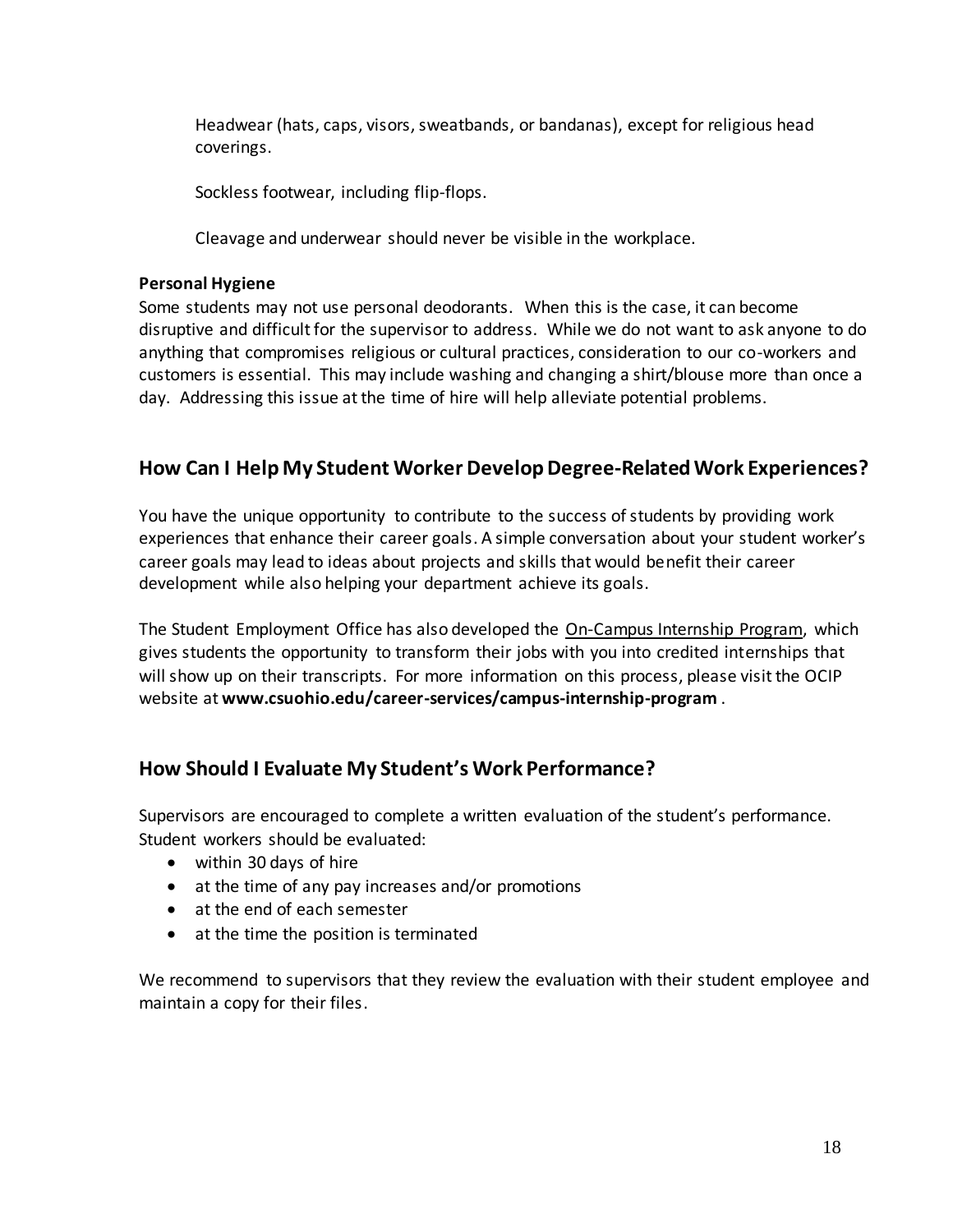# **What If Problems Arise?**

Establishing guidelines during the first few days of employment helps clarify expectations and reduce potential problems.

- Use the job description and other guidelines provided as a training tool.
- Go over guidelines a few times during the first weeks of work.
- Ask if the student employee needs any assistance or if they have any questions or concerns.

Evaluating your student after 30 days is also a way of identifying and discussing problem areas and strengths. When you have a concern:

- Identify the problem
- Ask how you can help
- Ask the student if there are roadblocks preventing them from achieving the expectation
- Establish a time frame for review of the expected performance again

The following are provided as suggestions for dealing with common situations that may arise:

#### **Work Schedule Violations**

You committed to a work schedule when you started this position. However, you do not seem to be able to keep to it. Do you need to revise the schedule? I need to be able to expect you to come to work and to be on-time.

#### **Inaccurate Work**

I am finding errors in your work. Do you feel that you need additional training? I need to be able to rely on you to do this assignment accurately. Can you make that commitment to me? I would like to get together again to review your progress in one week.

#### **Inefficiency**

You don't seem to be able to get the work done. Is there something I can do to help you be more efficient? Do you have some concerns that we should discuss? I need to be able to rely on you to finish the work completely and accurately. I would like to get together again to review your progress in one week.

#### **Dress Code Concerns**

We discussed the office dress code when you were hired. Even though you are a student, you are an employee of this office and a representative of the University. Please review the dress code guidelines and dress more appropriately for the work environment.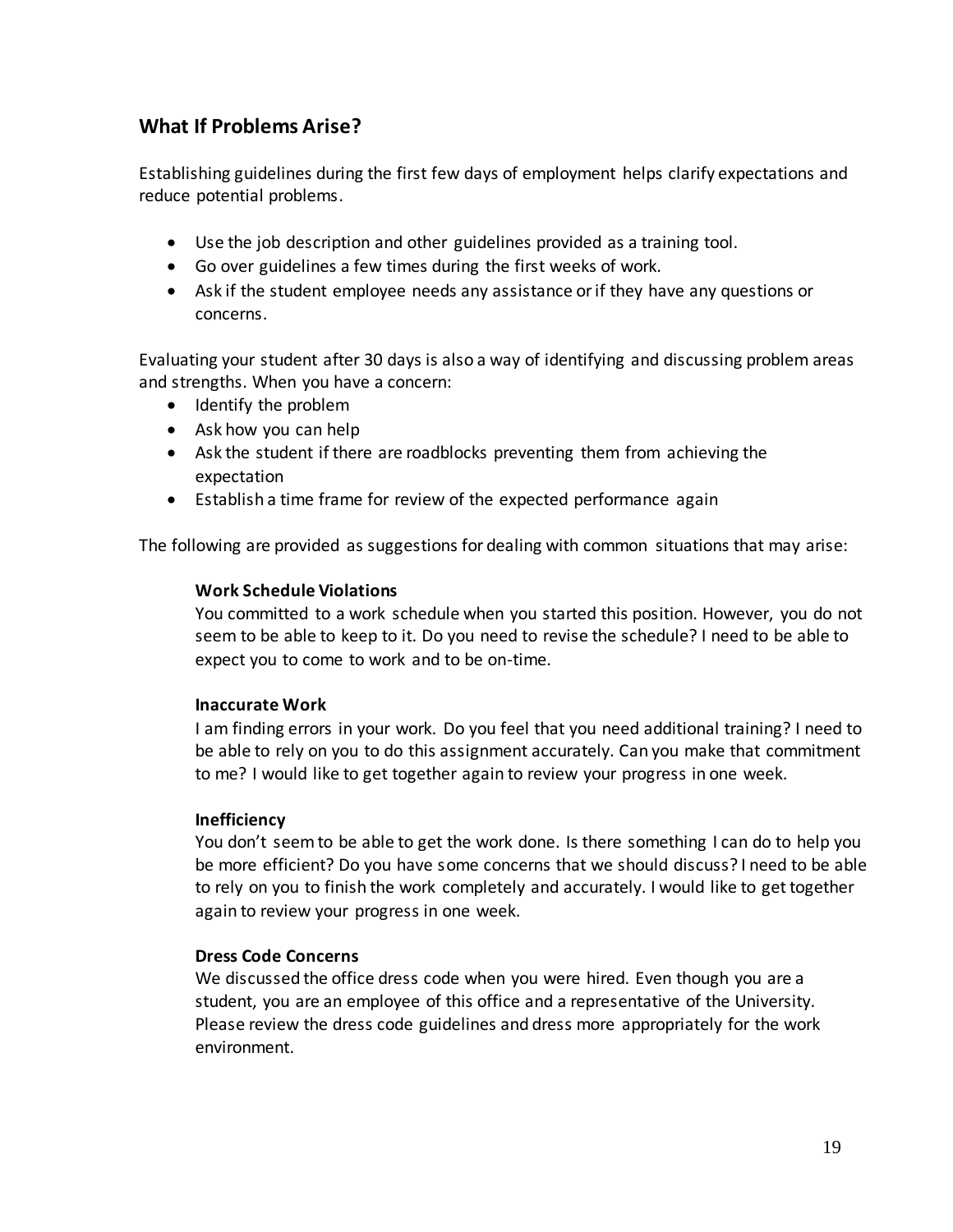# **On-the-Job Issues and Concerns**

# **What About Terminating Student Positions?**

#### **When a student terminates a position:**

If a student terminates their employment, we encourage them to give the common two weeks notice. However, this may not always be possible, and students should not be penalized if notice is not given.

#### **When a supervisor terminates a position:**

Student employment positions are considered at-will employment. However, most student positions are terminated for:

- poor performance or violation of student employment regulations
- graduation or academic dismissal
- budgetary reasons

If a supervisor is not satisfied with a student worker's performance, the supervisor is encouraged to discuss the concerns with the student and to specify a period of time in which the student is expected to improve. It is always best to refer to the job description and to document such conversations with a memorandum to avoid confusion later.

In some cases, such as gross misconduct, supervisors may opt to terminate the employment immediately. For cases such as these, please feel free to contact the Student Employment Office for additional support depending on the severity of the reason for firing.

All terminations of student workers must be reported to the Student Employment Office using the Student Employment Form (SEF) so that accurate records can be maintained and the student can be removed from Kronos. Let your Departmental Designee know so that they can prepare this paperwork.

#### **When the Student Employment Office terminates a position:**

The Student Employment Office will terminate student positions under certain circumstances. The following list includes most (but may not include all) circumstances under which the Student Employment Office will terminate a student position:

- the student or employer fails to provide required employment documentation
- the student drops to zero credit hours during a normal academic term (including summer semester, unless summer is considered a break period for the student)
- a student drops below six credit hours for the current or upcoming term and fails to meet the exemption criteria for under-enrollment
- a student violates the work hour rules and exceeds working 20 hours during semesters or 40 hours during Winter/Spring/Summer breaks
- the student graduates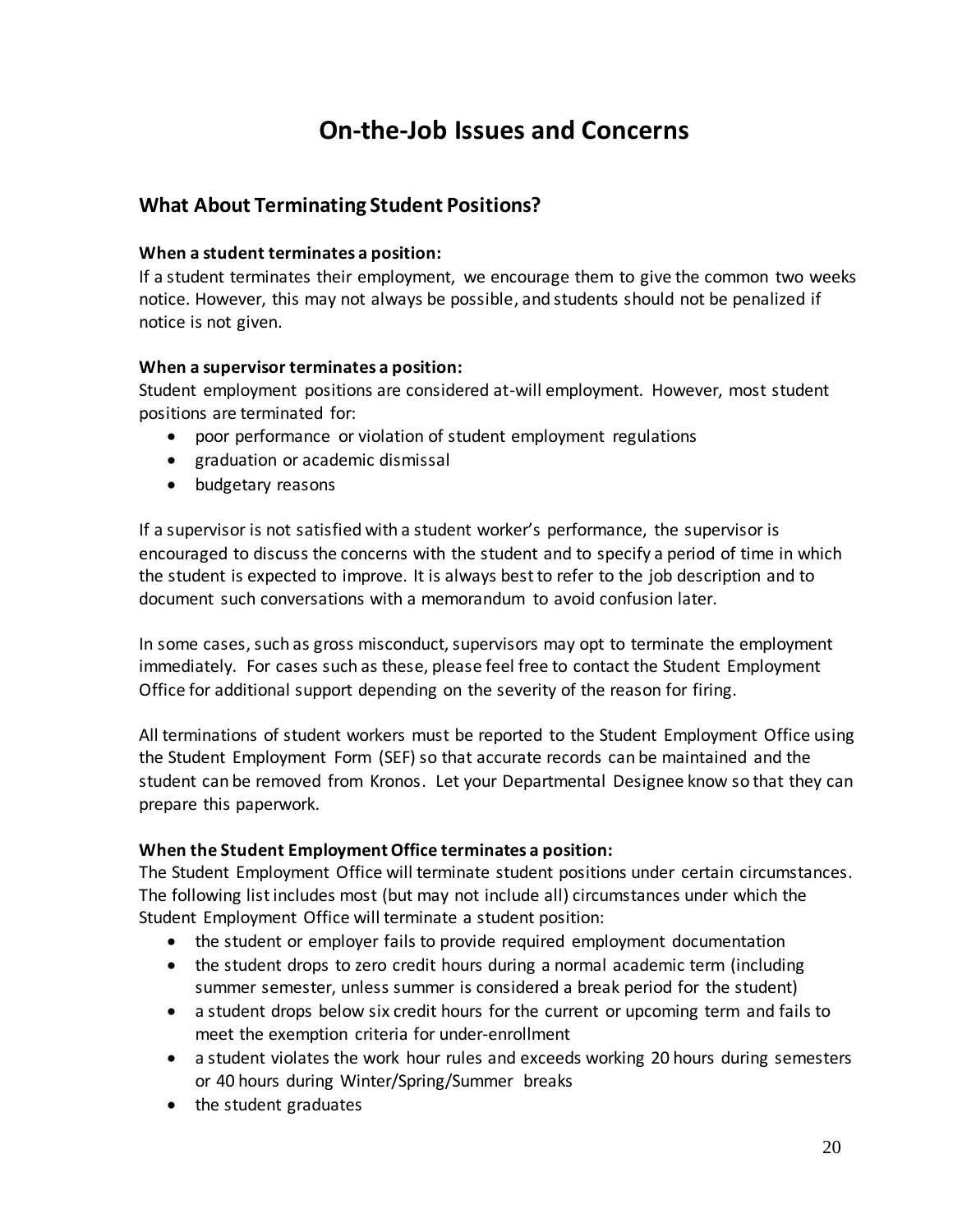- the student is academically dismissed
- the student's I-9 expires
- the student is dismissed for non-payment of tuition
- there are unresolved problems with the student's hire.

## **What's Different About Summer Guidelines?**

There is no Summer Federal Work Study. All of our allocation is utilized during the Fall and Spring terms. You must use your department's non-work study budget lines (-0151) to pay student wages during the Summer session.

Even if students have applied to be exempt from OPERS, OPERS will be taken from their check any time they are enrolled in less than 6 credit hours, which includes Summer semester. If students ask about this, please advise them that they can go to the OPERS website for a refund after the Fall term begins.

Students in good standing, who completed at least 6 credit hours in Spring term and who intend to return in the Fall for at least 6 credit hours, may work up to 40 hours a week during the summer term with or without taking any classes.

Student employees who **did not** complete at least 6 credit hours in the Spring term cannot work after the last day of Spring classes, unless enrolled in 6 credit hours during Summer term.

# **What if I'm Having Problems with Kronos?**

Kronos is administered through the Payroll department, not the Student Employment Office. For questions or issues with its use, please refer to instructions on Payroll's website (**www.csuohio.edu/controllers-office/payroll**) or contact them at 216-687-3611 or payroll@csuohio.edu.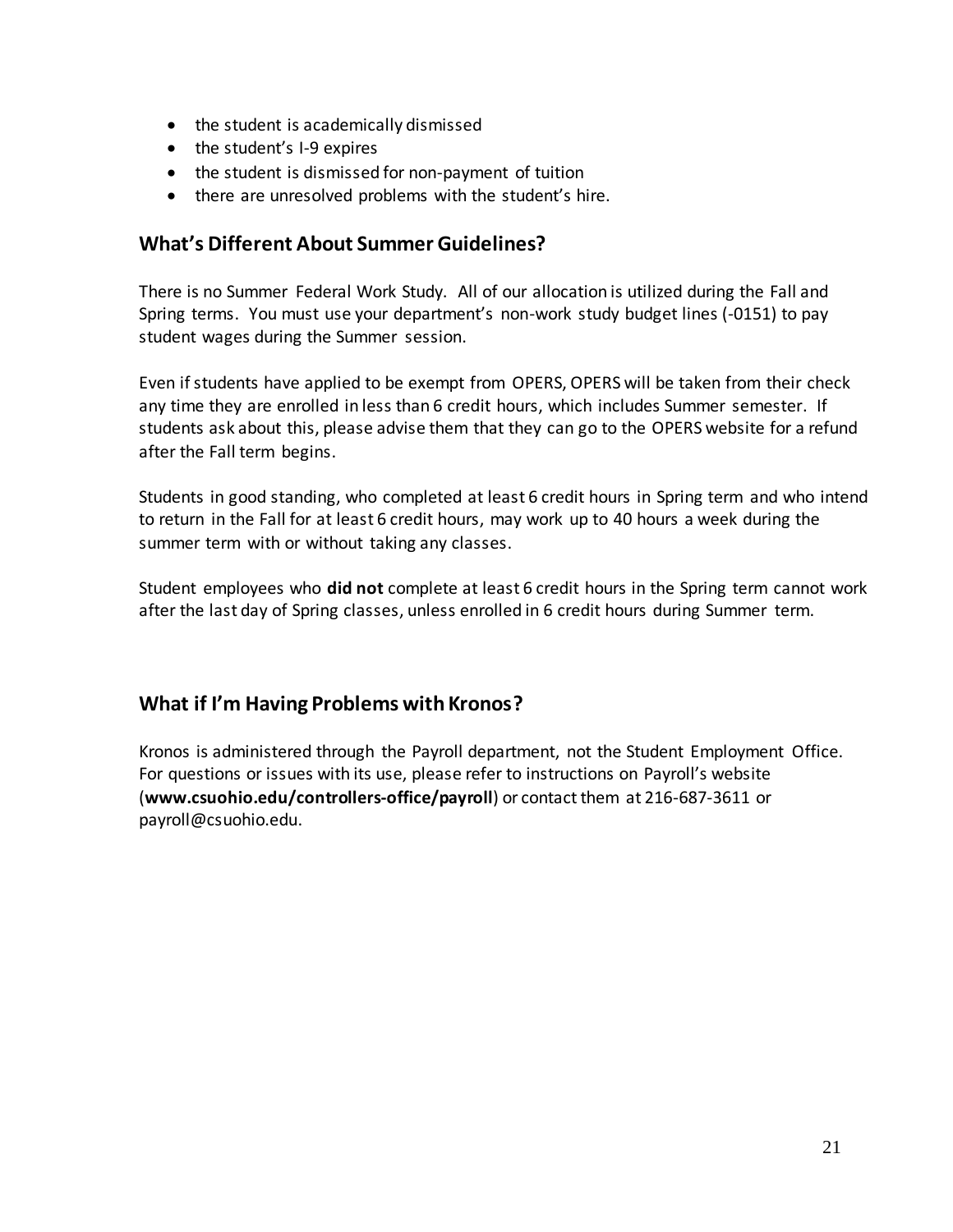# **Miscellaneous Questions**

## **Can Family Members Be Employed As Student Workers?**

Cleveland State University imposes no restriction on the simultaneous employment of members of the same immediate family. However, we strongly discourage employing a child in the same department as a parent or other family member, and CSU employees cannot supervise the work of a member of their own family.

# **Can A Student Have More Than One Student Position?**

Yes, a student can have more than one student position. Students who work two or more jobs should notify each of their supervisors, and students must take responsibility to ensure that they do not work more than 20 hours per week during academic terms, regardless of how many positions they have.

# **What About Employing Graduate Students?**

Like all students, graduate students may not work more than 20 hours per week during regular academic terms. This includes a combination of hours for all CSU positions: hourly student employment, graduate assistantships, tuition waivers, lecturer contracts, etc. Students must take responsibility to ensure that they do not violate this work-hour regulation.

Students with graduate assistantships can work during breaks by processing a Student Employment Form. It is not necessary to repost these positions, just be sure to list the Job Title as "Continuing GA" on the SEF so that we do not request a job description from you.

# **What About Employing Consortium/transient Students?**

The University's protocol regarding consortium/transient students working on campus is that the student must be enrolled at CSU for at least six credit hours during the semester they are being hired to work.

# **What About Employing PSEOP/CCP Students?**

The Post-Secondary Enrollment Options Program (PSEOP)/College Credit Plus (CCP) program is a state-funded program that offers high school juniors and seniors the opportunity to earn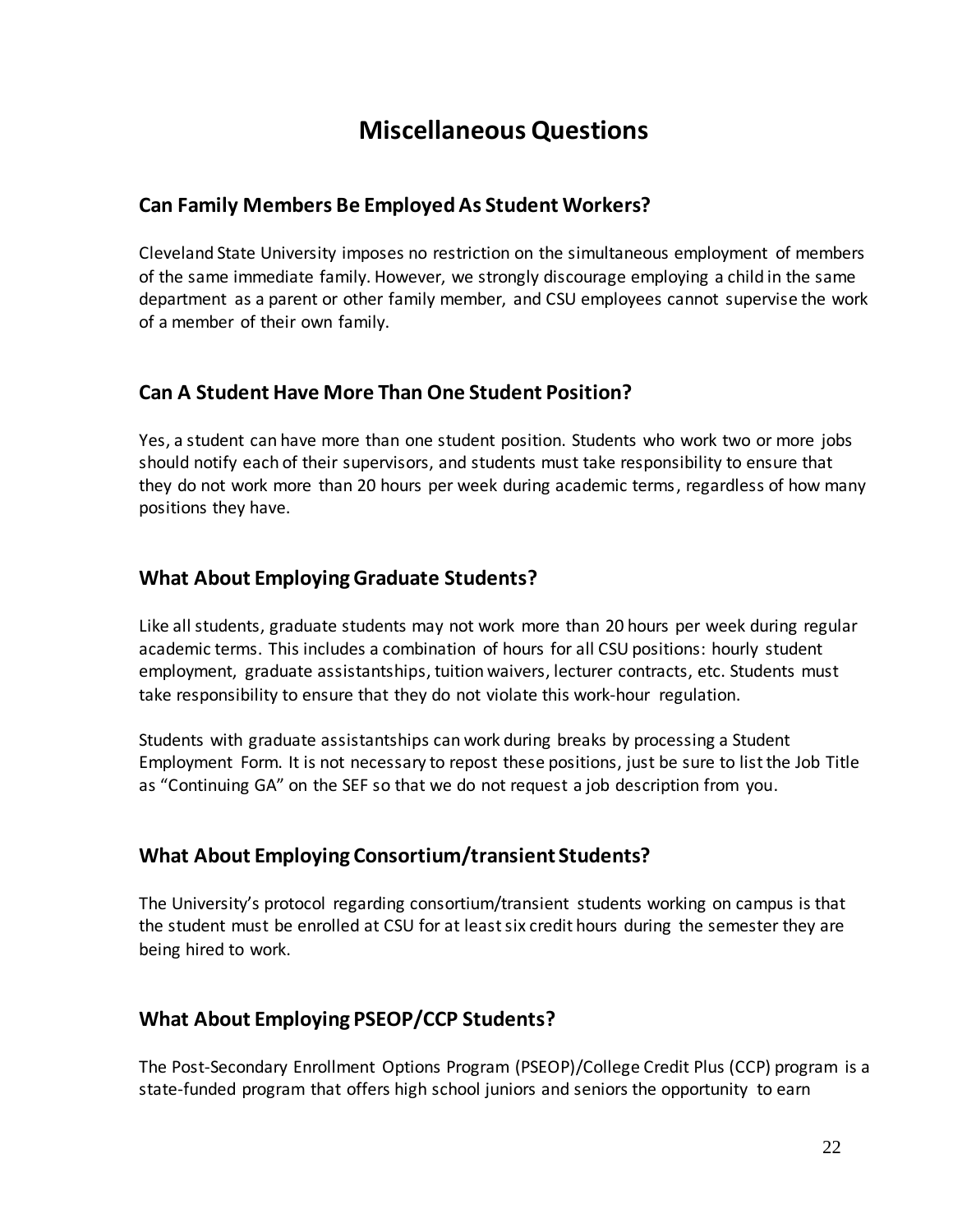college credit. Because of the increasing popularity of this program, the concern over hiring minors has come into question. It should be noted that the University protocol does not permit the hiring of anyone under the age of 16. Participants in the PSEOP/College Credit Plus program may participate in the Student Employment Program if they are at least 16 and are enrolled for at least six credit hours. Since they have not yet graduated from high school, these students will need to provide a work permit from their high school.

# **What If I Want To Hire Someone Who Does Not Meet The Basic Requirements Of Student Employment?**

You will need to contact HR to see how to process the hiring of someone who does not meet the basic requirements of Student Employment. This may involve hiring the person on a temporary contract, as a contractor, etc. Please note: students are not permitted to volunteer to work for you for free in positions that would otherwise be paid positions.

# **What If The Position I Have Available Is Very Short-Term Or Project-Based?**

Please contact the Student Employment Office FIRST, before you offer a student the position, to determine the proper way to go about paying the student. Do not allow the student to do the work and then submit paperwork after-the-fact for payment; this may delay or prevent a student from being paid, which is a violation of both University policies and employment laws.

# **Do I Have To Rehire My Student Position Every Semester?**

Student positions are considered active until terminated. Positions that are vacated for more than a few weeks should be terminated. When/if the student returns to work, the job can then be rehired.

You will want to be sure the student worker has a clear understanding of your intention to continue or terminate a position either at the end of a semester or when funding is exhausted.

# **What Happens If Student Employment Regulations are Violated by the Student?**

Student employment offers certain tax advantages to the students and to the University. Violations of the student employment regulations are considered to be very serious.

Students who violate the student employment regulations may be terminated, lose their advantage of being exempt from OPERS deduction, and may not be permitted to participate in the Student Employment Program during breaks. This may include the entire summer semester.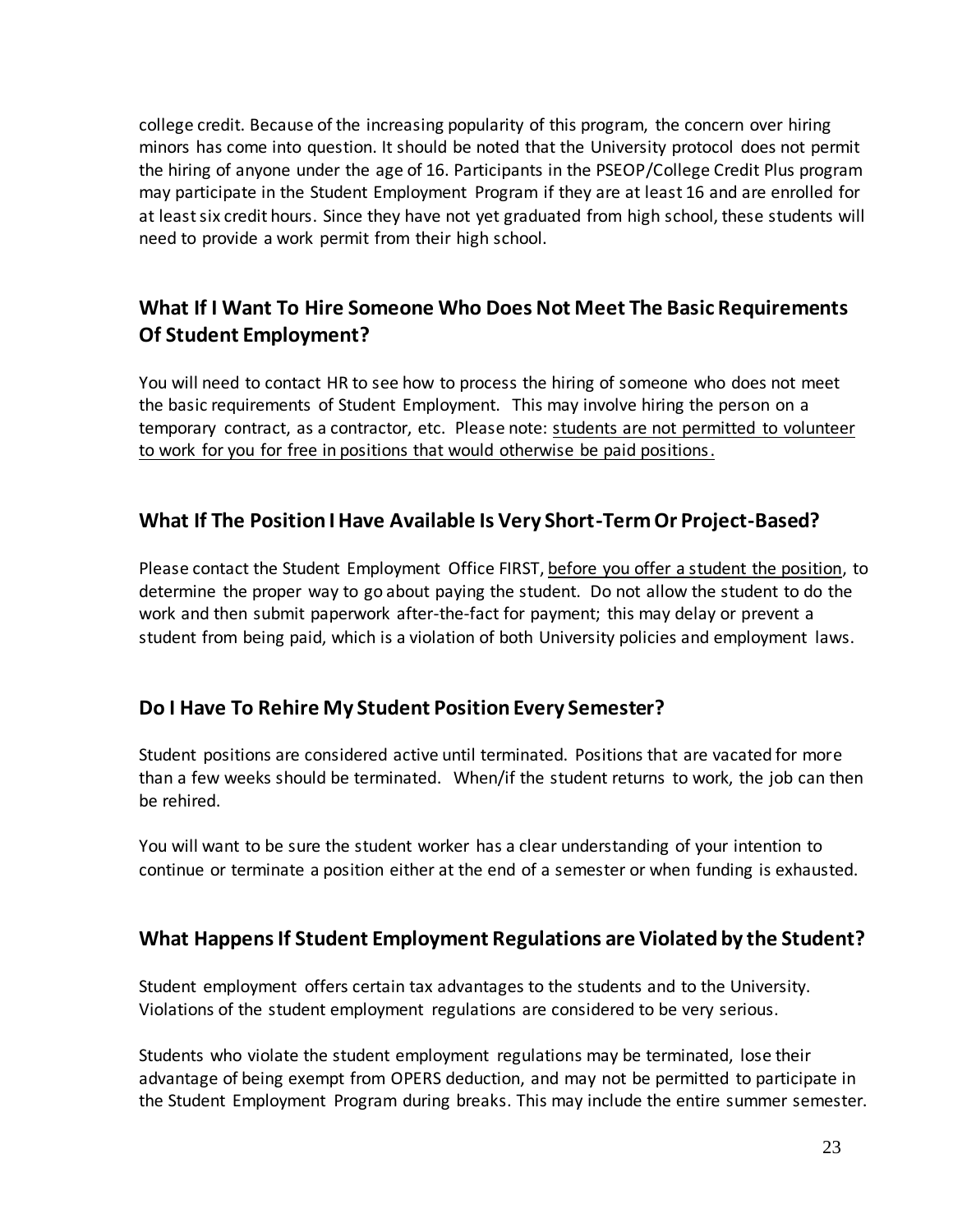# **What Happens When Guidelines are Violated by the Employing Department?**

Departments that violate these student employment guidelines may cause delays in the hiring process and delays in the student employee's start date.

In cases where documents are repeatedly completed incorrectly, the responsible party will be required to participate in further student employment training prior to being permitted to hire additional student workers.

In cases where other guidelines are not adhered to, notices will be provided to the department head for remedy. A copy may also be sent to the University's auditor.